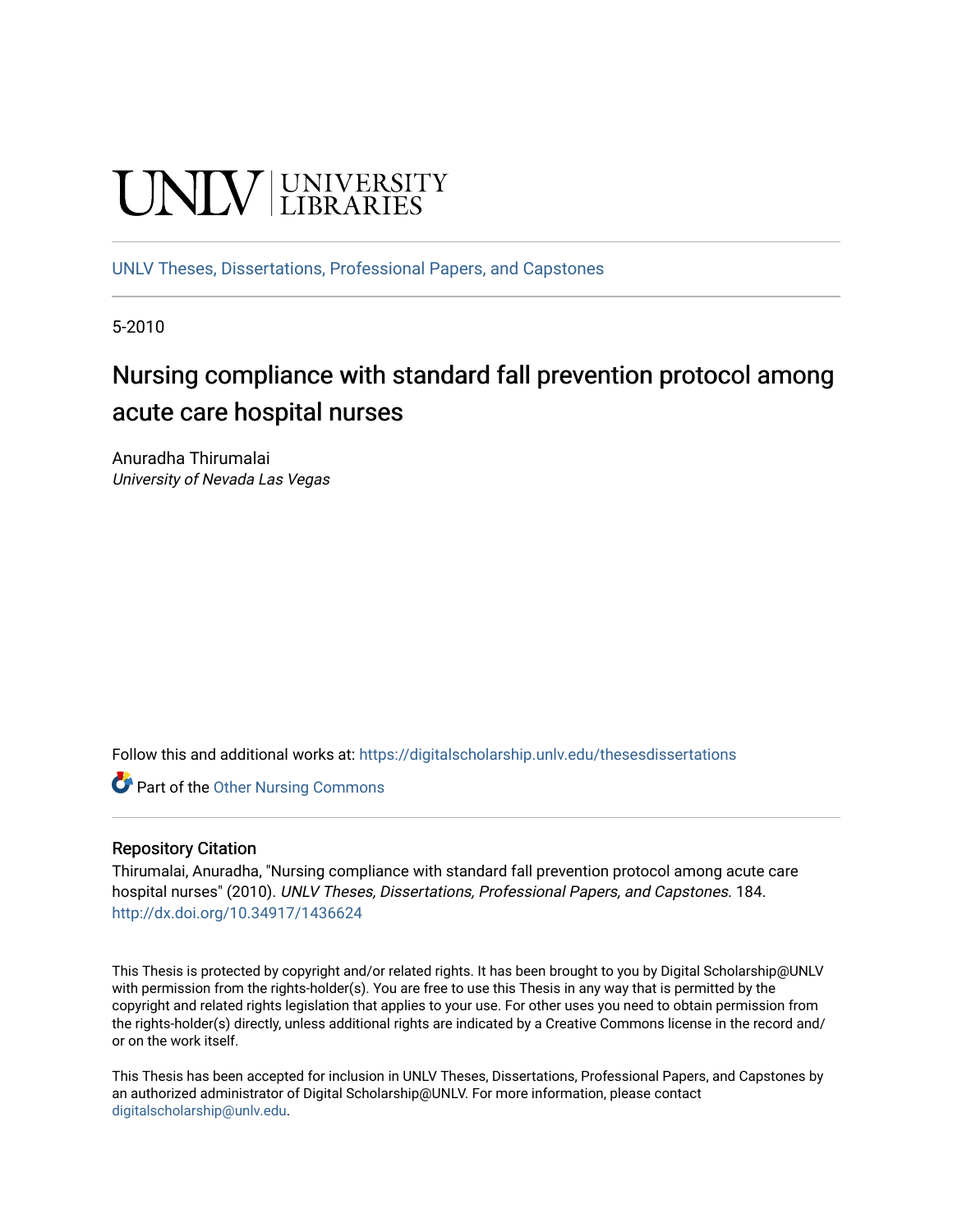# NURSING COMPLIANCE WITH STANDARD FALL PREVENTION PROTOCOL

# AMONG ACUTE CARE HOSPITAL NURSES

by

Anuradha Thirumalai

#### Bachelor of Science Sharmila College of Nursing, India 1998

A thesis submitted in partial fulfillment of the requirements for the

> **Master of Science in Nursing School of Nursing Division of Health Sciences**

**Graduate College University of Nevada, Las Vegas May 2010**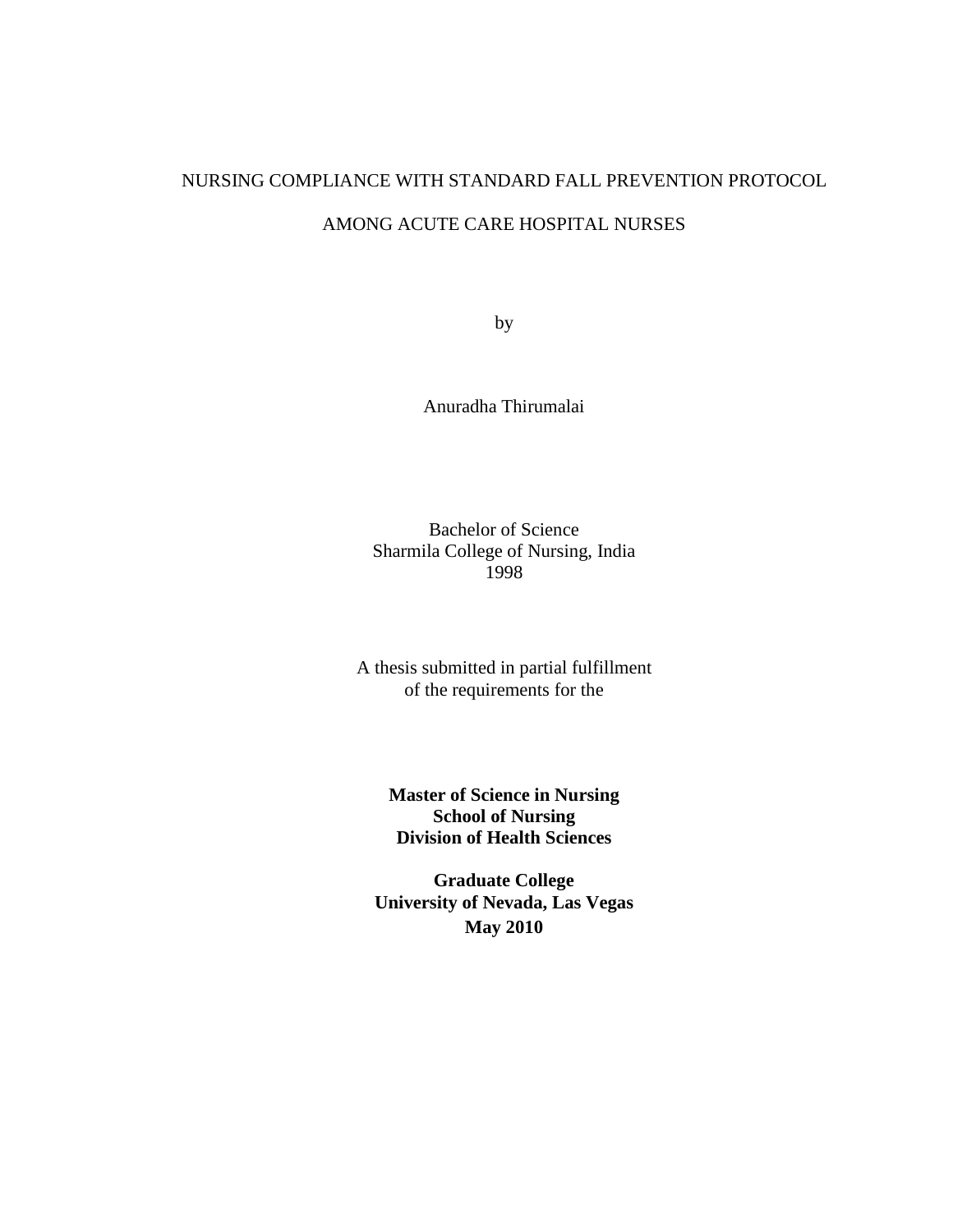

#### THE GRADUATE COLLEGE

We recommend that the thesis prepared under our supervision by

#### **Anuradha Thirumalai**

entitled

#### **Nursing Compliance with Standard Fall Prevention Protocol among Acute Care Hospital Nurses**

be accepted in partial fulfillment of the requirements for the degree of

# **Master of Science in Nursing**

School of Nursing

Nancy Menzel, Ph.D., Committee Chair

Cheryl Bowles, Ph.D., Committee Member

Margaret Louis, Ph.D., Committee Member

Henry Selvaraj, Ph.D., Graduate Faculty Representative

Ronald Smith, Ph. D., Vice President for Research and Graduate Studies and Dean of the Graduate College

**May 2010**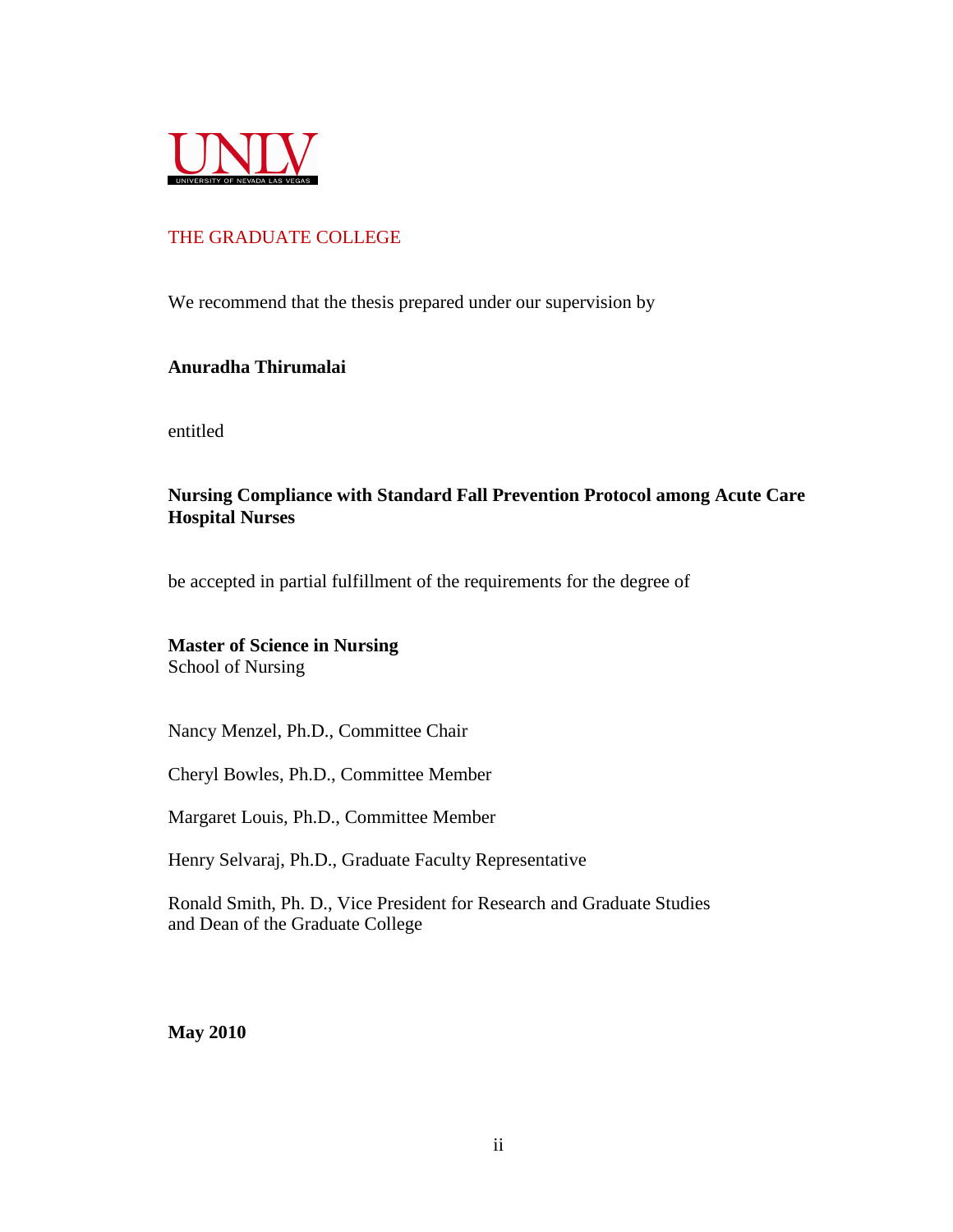#### ABSTRACT

#### **Nursing Compliance with Standard Fall Prevention Protocol by Acute Care Hospital Nurses**

by

Anuradha Thirumalai

Dr. Nancy Menzel, Examination Committee Chair Associate Professor University of Nevada, Las Vegas

The purpose of the study was to determine the level of nursing compliance in implementing Fall Prevention Protocol (FPP) in an acute care hospital in a high fall risk patient population and to identify the barriers in complying. This study is important because falls are considered one of the nursing-sensitive quality indicators. The AACN Synergy model for patient care was used as the organizing framework for this study. A total of 24 nurses participated in the study, and a total of 29 high fall risk patients were assessed. The degree of compliance among nursing staff was measured using the modified Scripps Mercy Hospital Rounding Tool (Rounding Tool) for patients identified at high risk for falls. The modified Scripps Mercy Hospital Fall Prevention Intervention Questionnaire (Barriers Tool) was used to determine the nurses perceived barriers (Gutierrez and Smith, 2008). High-to-moderate compliance was noted. High patient turn over and proximity of patient assignments were the frequently cited barriers with hourly rounding cited as the most valued intervention to prevent falls.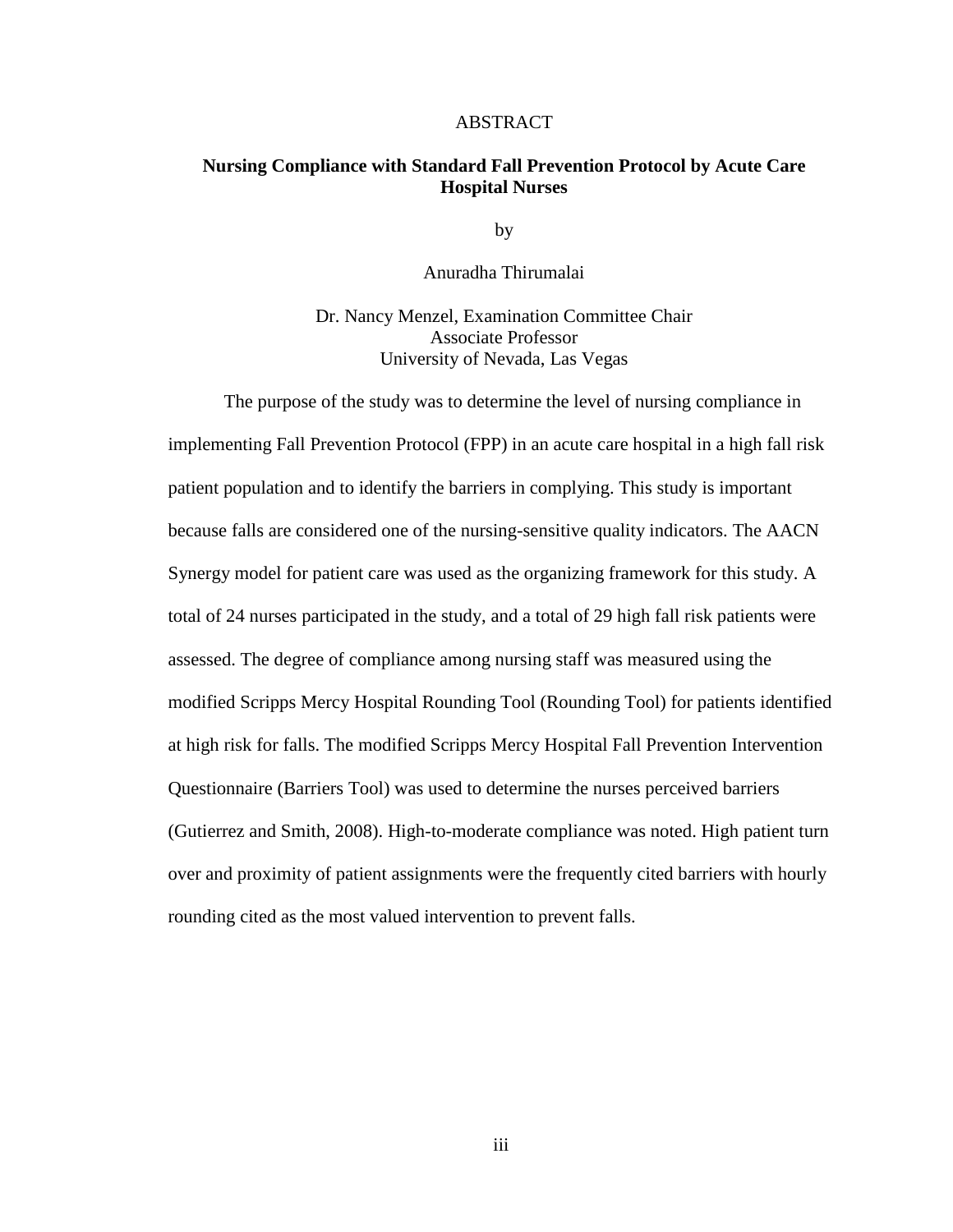#### ACKNOWLEDGMENTS

I want to thank Dr. Nancy Menzel (Committee Chair) for the support and guidance provided throughout the thesis process. I thank Dr. Cheryl Bowles and Dr. Margaret Louis (Committee Members) for the input to shape up my thesis and the help in identifying appropriate resources when needed and Dr. Henry Selvaraj for agreeing to be my Graduate College Representative for the thesis. My special thanks to Dr. Mary Bondmass for the guidance provided with regards to statistical applications for the thesis. I also thank the administration of the hospital for their support with the study.

I want to thank my family members; supportive husband (Sivakumar Navaneethakrishnan), mother (Sathiyabama Thirumalai), mother-in-law (Seethalakshmi Navaneethakrishnan), and Grandmother-in-law (Seeniyammal Ayyalu) for their extended support throughout the program.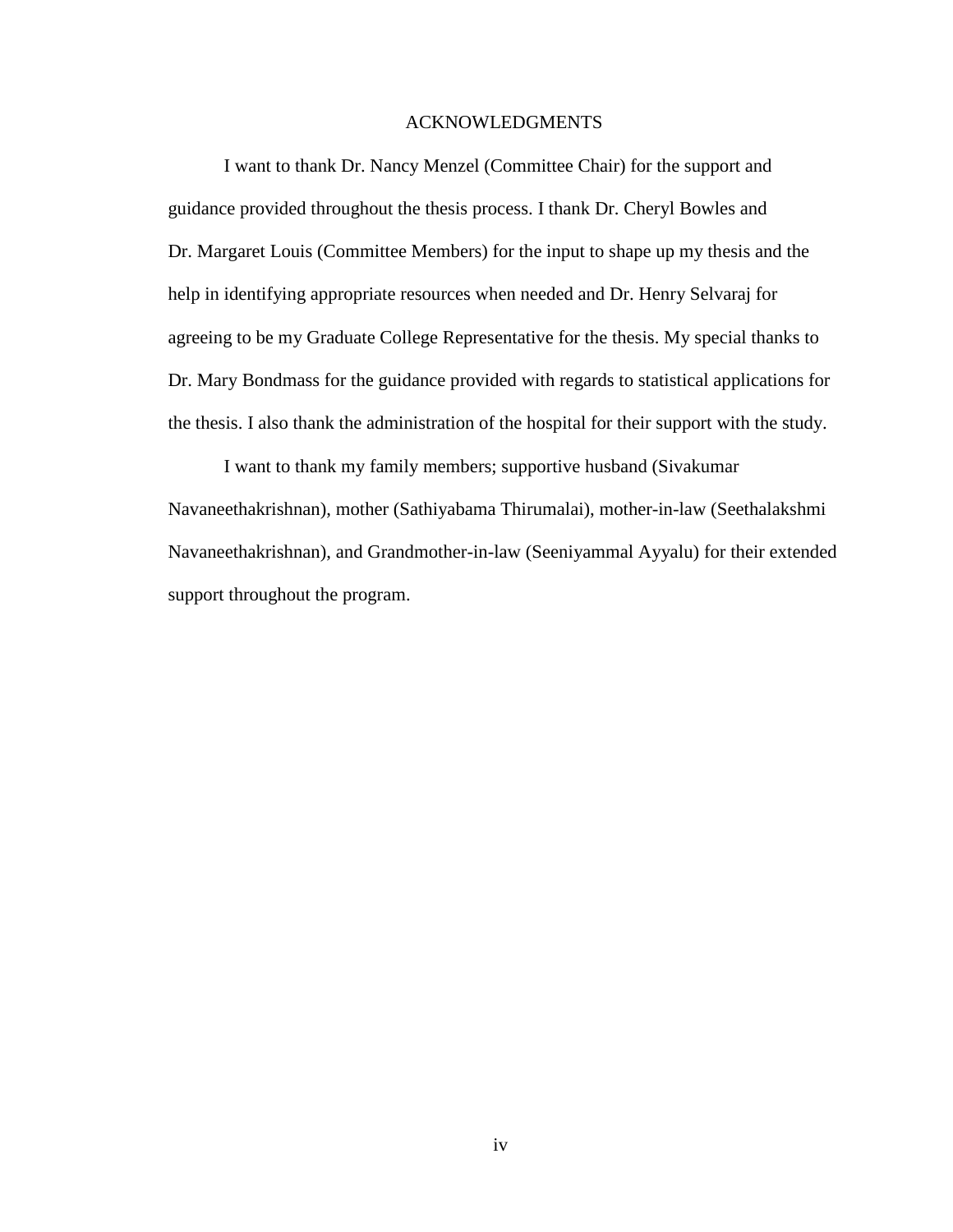| Appendix D AACN Synergy Model and Modified AACN Synergy |  |
|---------------------------------------------------------|--|
|                                                         |  |
|                                                         |  |
|                                                         |  |

# **TABLE OF CONTENTS**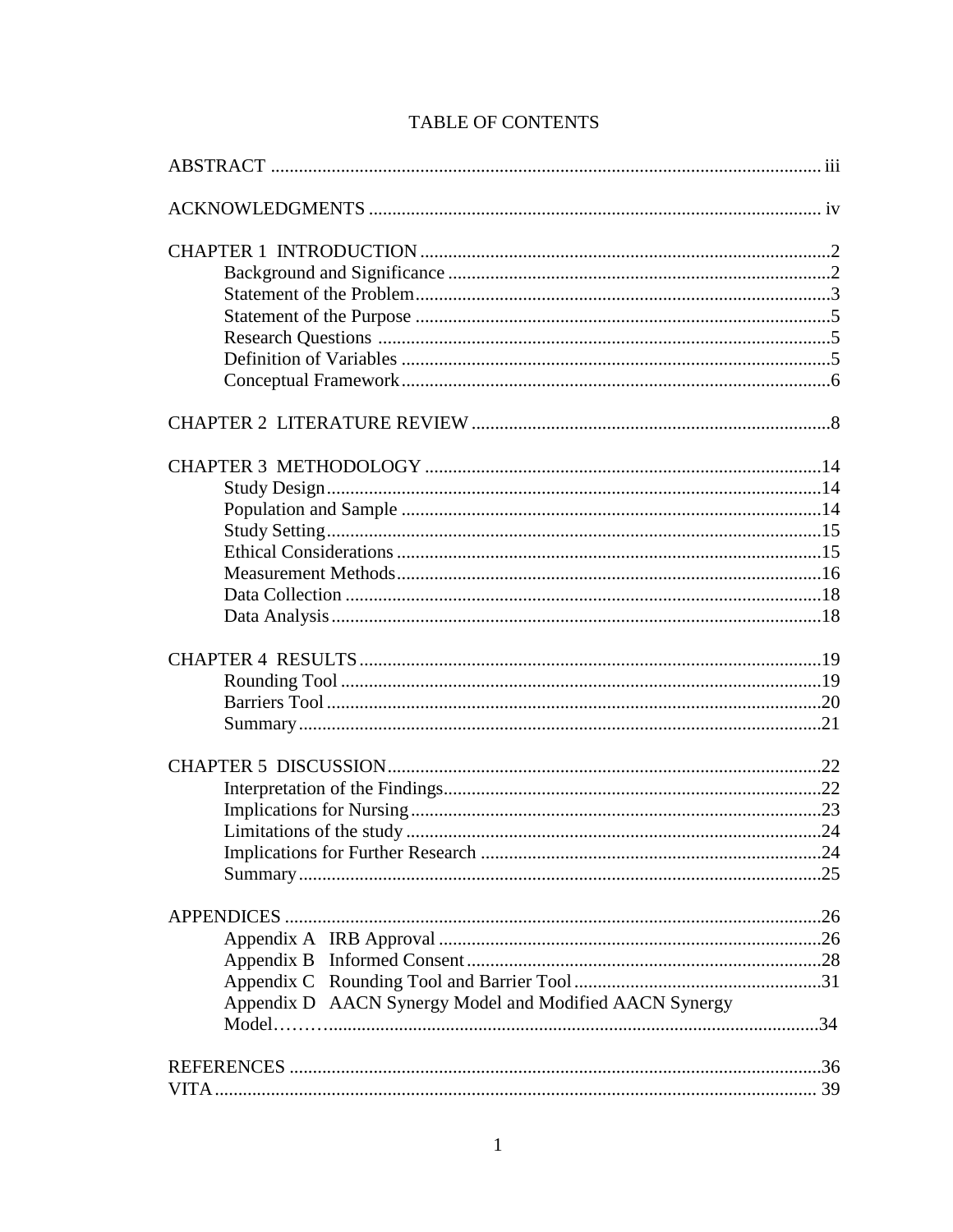#### CHAPTER 1

#### INTRODUCTION

#### Background and Significance

 The health care industry is the largest employer in the United States and ranks second among eight industries as having the highest percentage of claim costs associated with falls (The Joint Commission, 2009a). According to the Joint Commission statistics, patient falls ranked fifth among the leading causes of sentinel events (death/disability) in hospital inpatients, about 60 sentinel events associated with falls alone in 2008. The Joint Commission's National Patient Safety Goal 9 (NPSG 9) is to reduce the risk of patient harm resulting from falls (The Joint Commission, 2009a).

 Once considered an "accident," an unavoidable problem of illness, disability or the frailty of advancing age, patient falls were accepted as a normal consequence of illness or aging, and any injury resulting from the fall was accepted simply as "bad luck" (Morse, 2009). Over the past three decades, research has developed to the point where we are able to predict which patients are likely to fall based on the frailty associated with illness and aging and to implement strategies to prevent the fall or to protect the patient from injury, should a serious fall occur (Morse, 2009).

According to The Joint Commission, falls account for a significant portion of the injuries in hospitalized patients, long-term care residents, and home care recipients. In the context of the population it serves, the services it provides, and its environment of care, a health care organization should evaluate the patient's risk for falls and take action to reduce the risk of falling as well as the risk of injury, should a fall occur. The evaluation could include a patient's fall history, review of medications and alcohol consumption,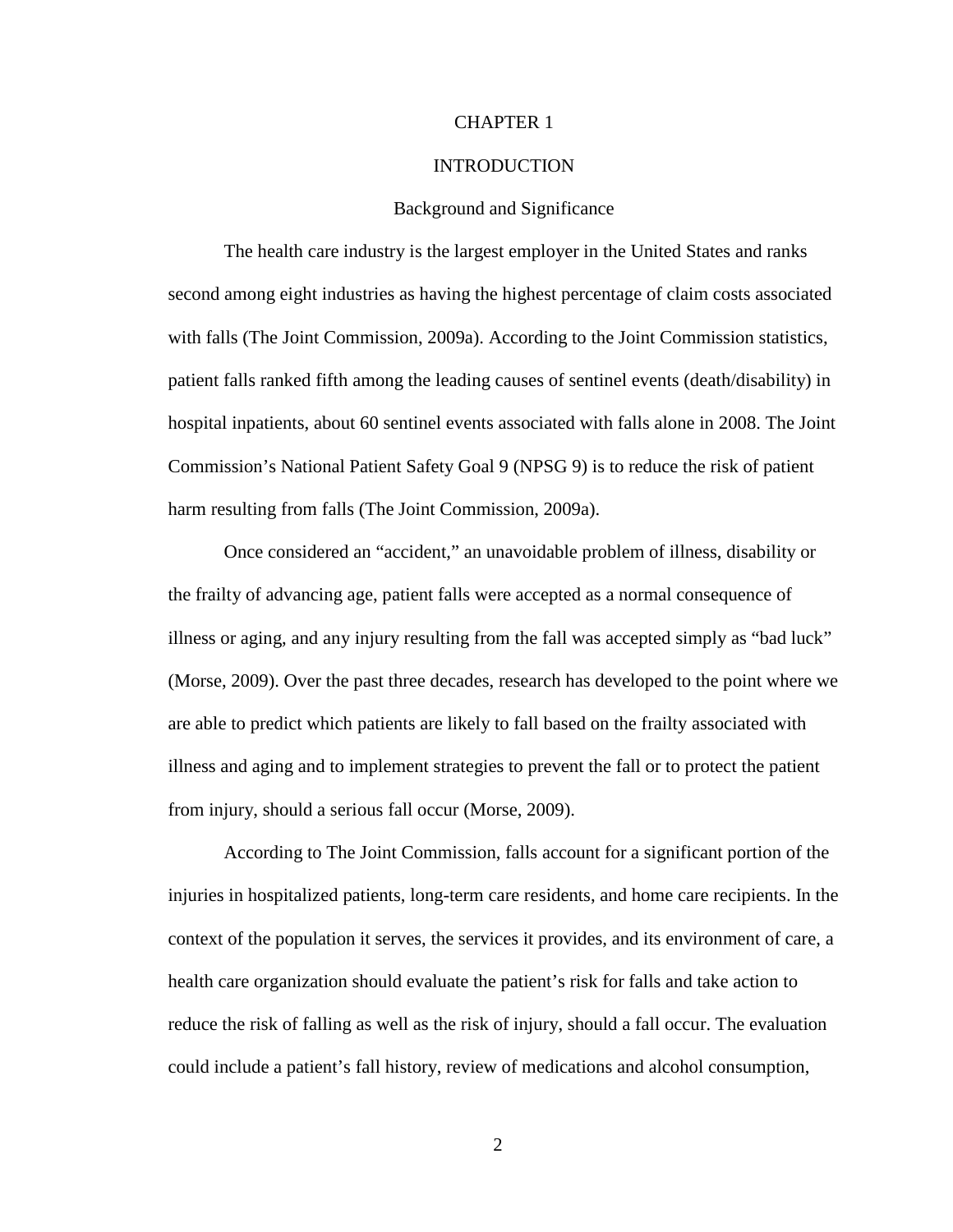gait and balance screening, assessment of walking aids, assistive technologies and protective devices, and environmental assessments (The Joint Commission, 2009a).

The Joint Commission measures patient fall rates as the number of patient falls, with or without injury to the patient, during the calendar month multiplied by 1000 divided by patient days by Type of Unit. Patient days are calculated using various methods but the most accurate method is to sum the actual hours of stay for all patients, whether in-patient or short stay, and divide by 24 (The Joint Commission, 2009b). The national benchmark is 3 falls per 1000 patient days, with zero patients sustaining level III and level IV trauma per 1000 patient days for acute care hospitals (The Joint Commission, 2009b). Level III and level IV trauma indicates the degree of injury caused to the patient due to the fall.

#### Statement of the Problem

Hospital A is an acute care facility in an urban area of the southwest. Falls continue to be one of the main concerns for this acute care hospital, with the most recent fall data provided by the facility (July-August 2009) indicating 3.31 falls per 1000 patient days, although the number of level III and level IV trauma is zero per 1000 patient days, meeting The Joint Commission's standard. Hospital A's problem is meeting The Joint Commission's benchmark of fewer than 3 falls per 1000 patient days. Hospital A's policy is to use the Morse Fall Scale (MFS) for the identification of patients at high risk for falls on admission, and there is an existing fall prevention protocol (FPP) in use. The MFS is a technique for rapid identification of fall risk. It has six variables on which patients are scored: history of falling; presence of secondary diagnosis; use of ambulatory aids such as cane, walker, crutches; administration of intravenous therapy; type of gait; and mental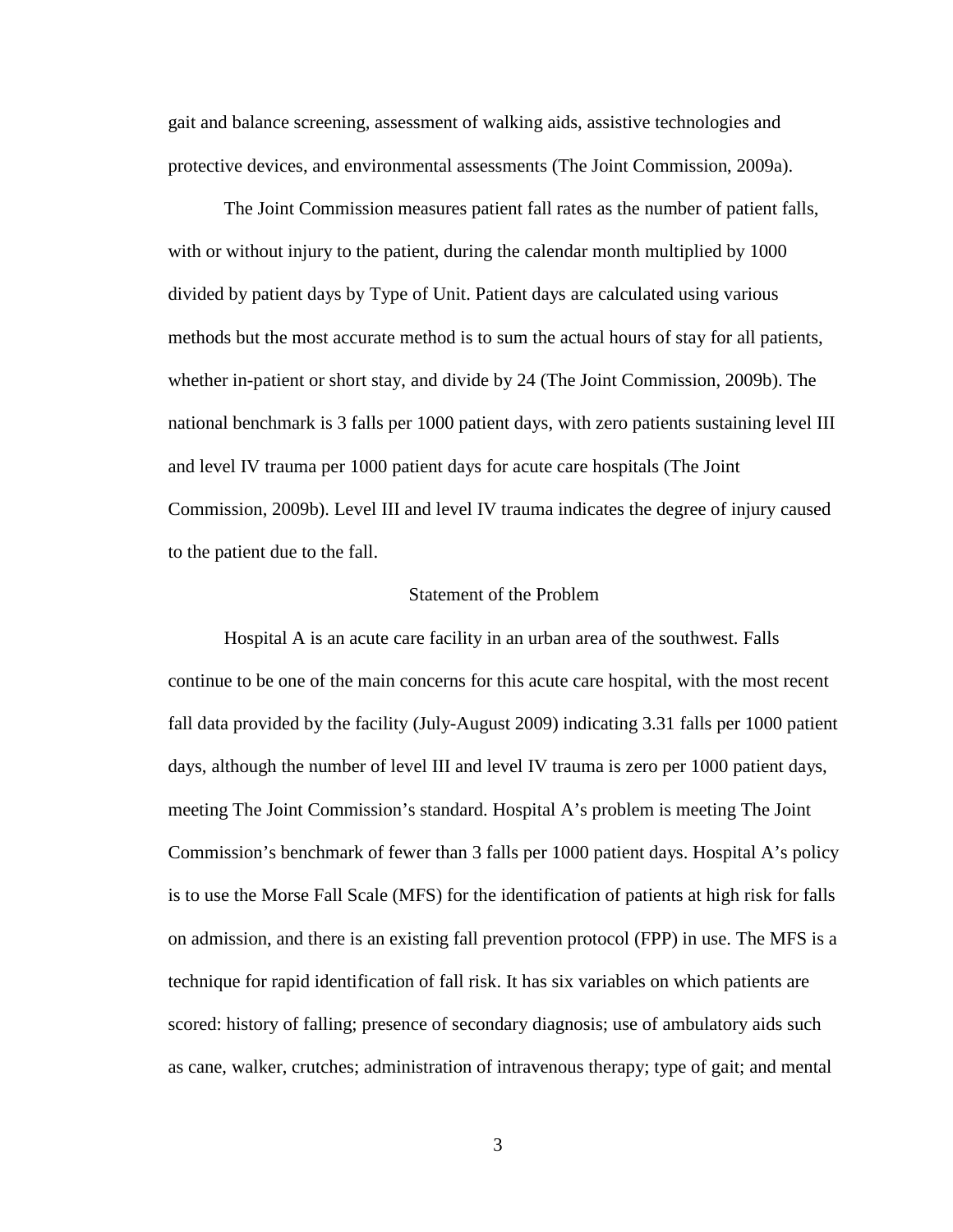status (Morse, Black, Oberle, & Donahue, 1989). Reassessment of fall risk is scheduled to occur each shift along with the nursing assessment.

If a patient is at risk for a fall, the fall prevention packet is instituted. The fall prevention packet is a folder consisting of "Kilroy signs" (a cartoon drawing of an elderly man), stickers, a care plan, and patient education material, which assist the process of implementing the FPP. Kilroy is the hospital's universal sign for fall risk. The FPP involves the following: Kilroy signs and stickers are posted outside the patient's door, on the patient's chart, and on the patient name board at the nursing station. A "call/do not fall" sign is placed in each patient's room. Nurses initiate a care plan and teaching plan, and provide a patient and family teaching guide. If a patient is placed on fall precautions, it is the hospital's goal that every employee who passes the patient's room will look in on the patient and make sure that he or she is safe. Nonclinical employees are encouraged to let the nurses know if a patient is trying to get out of bed. All hospital personnel receive education and training on implementation of the FPP upon employment.

Hospital A also has a Fall Prevention Committee in place with one of the nurse managers in charge of committee activities. The committee meets once a month. The members include ancillary personnel from Physical Therapy and Occupational Therapy, Radiology, and Security Services, along with the Registered Nurse (RN) representatives from each unit of the hospital. Hospital A has a system in place to measure indirectly nursing compliance in implementing the FPPs, wherein the committee surveys five randomly selected patients in the unit with specific questions such as whether the patient has had contact with a team member every hour, whether the call light, TV control,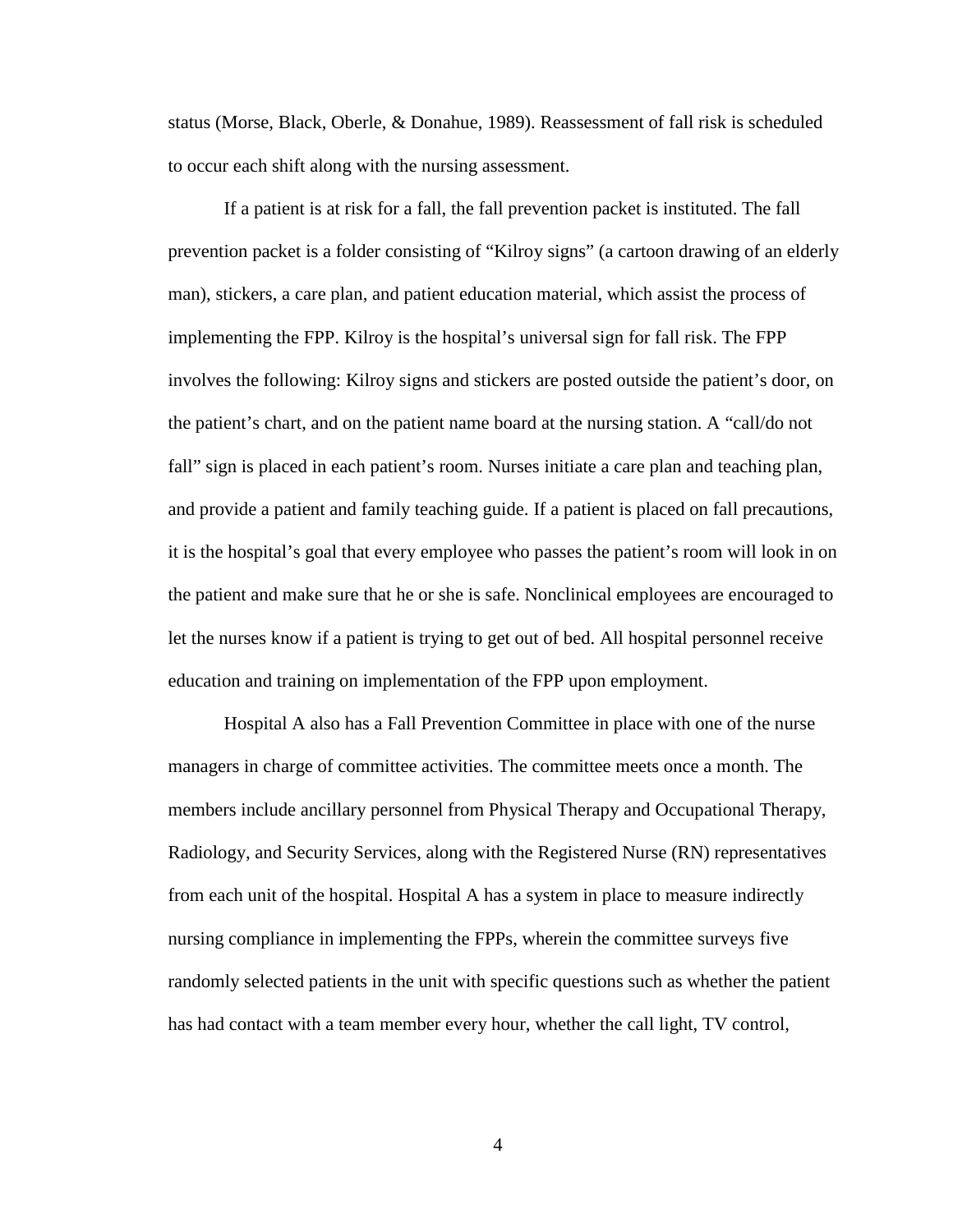bedside table, trash can, and personal items were within reach, and whether the room was free of clutter.

#### Statement of the Purpose

The purpose of the study is to determine the level of nursing compliance in implementing FPPs in an acute care setting. This study is highly relevant to nursing due to the fact that it is aimed at prevention of falls in inpatients and that the major responsibility of preventing inpatient falls rests on the shoulders of the nursing workforce. This study is important because falls are considered one of the nursingsensitive quality indicators (ANA, 2009). Nurses are responsible for identifying patients who are at risk for falls and for developing a plan of care to minimize that risk (Joint Commission, 2009b). Patient fall rates are perceived as the indicator that could be most improved through nurse-led safety strategies or interventions (Tzeng  $&$  Yin, 2008).

#### Research Questions

1. What is the level of compliance among the RN/Licensed Practical Nurse (LPN) workforce in acute care setting A in initiating Hospital A's standard FPP?

2. What are the factors affecting nursing compliance with Hospital A's FPP?

#### Definition of Variables

For the purpose of the study, the following terms are defined:

Fall. Hospital A defines falls as a sudden, unexpected descent from standing, sitting, or horizontal position. This includes witnessed and unwitnessed events. Falls include incidents in which the person is found lying on the floor. Falls can be operationally defined as the rate at which patients fall during their hospital stays per 1000 patient days (Tzeng & Yin, 2008).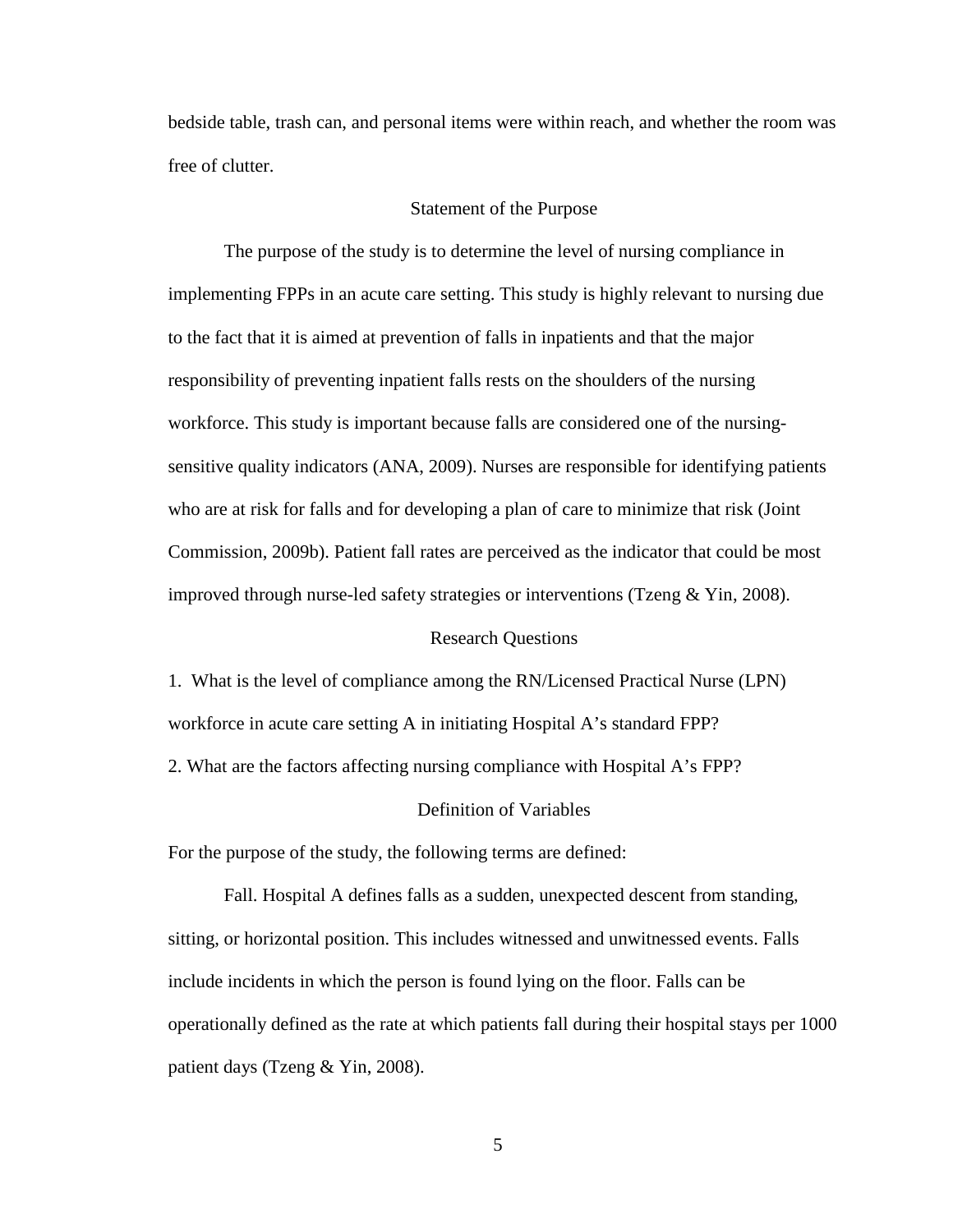Fall Prevention Protocol (FPP). An established set of rules established by a health care organization to prevent falls in its inpatient population.

Compliance. The degree of constancy and accuracy with which a prescribed protocol is followed as distinguished from adherence or maintenance (American Heritage Dictionary, 2003). Compliance is operationally defined as the degree of constancy with which the nursing workforce follows the rules identified in the FPP. This can be measured through a Rounding Tool.

#### Conceptual Framework

The AACN Synergy Model for Patient Care (Figure 1) was used as the organizing framework for this study. The purpose of the Synergy Model is to articulate nurses' contributions, activities, and outcomes with regard to caring for critically ill patients. The model identifies eight patient needs or characteristics and eight competencies of nurses in critical care situations (McEwen & Wills, 2007). The Synergy Model describes three levels of outcomes: those relating to the patient, the nurse, and the system. Patient outcomes include functional and behavioral change, trust, satisfaction, comfort, and quality of life. Nurse outcomes include physiological changes, presence or absence of complications, and extent to which care objectives were attained. System outcomes include recidivism, costs, and resource utilization (McEwen & Wills, 2007). This model fits as a framework for the designed fall prevention study, because falls affect all three: patient, nurse, and system.

 The Synergy Model has been modified to fit in the fall prevention study for patients in the acute care setting (Figure 2). The Model's concept of nurse competency in care has been equated to nurse compliance with FPPs, while patient characteristics have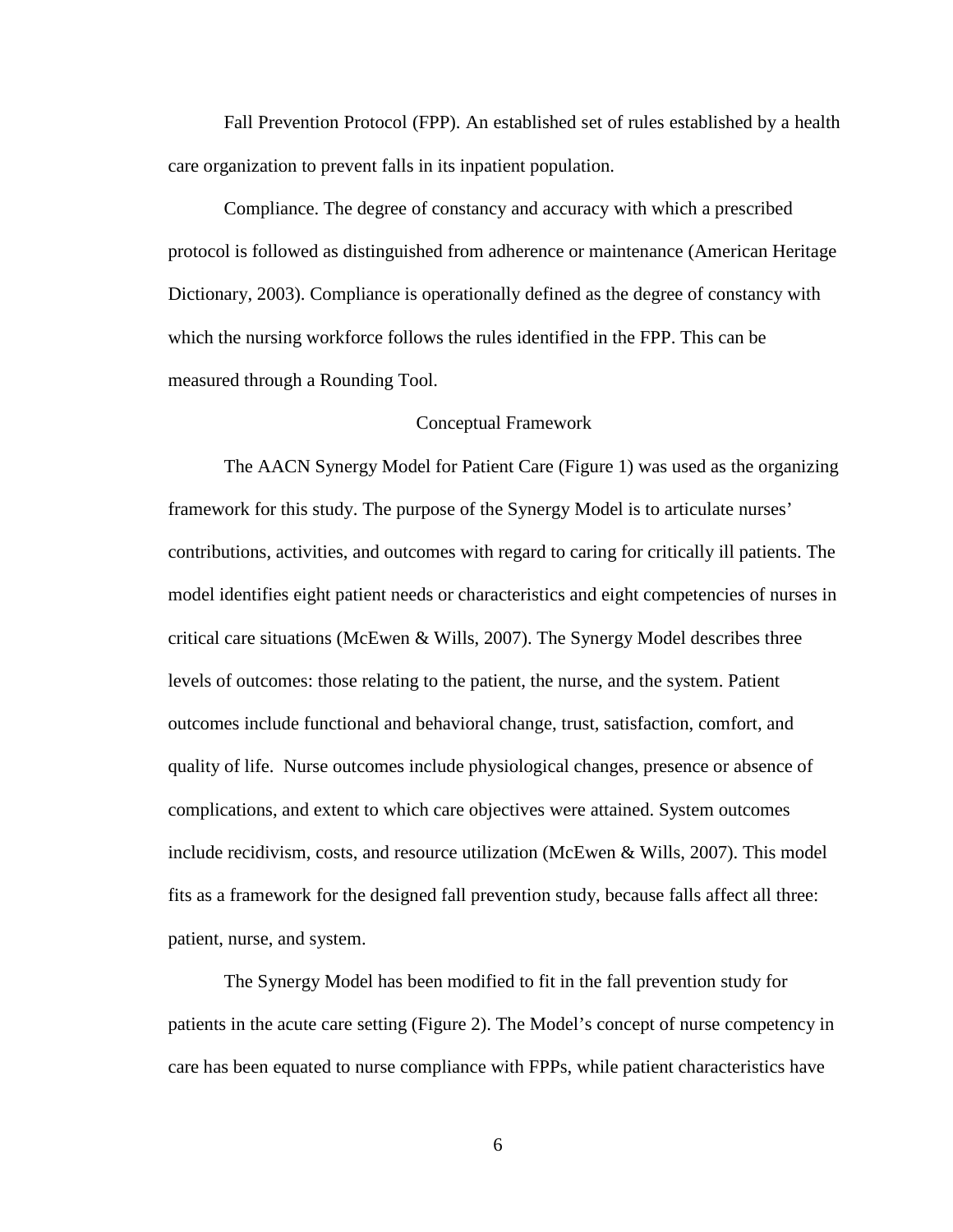been equated to patients at high risk of falls. Nurse outcome has been equated to prevention of falls and thus the complications occurring from falls. The system processes are equated to proximity of patient assignments, rate of patient turnover, and emergency events like codes, among other system factors that could affect nurse compliance.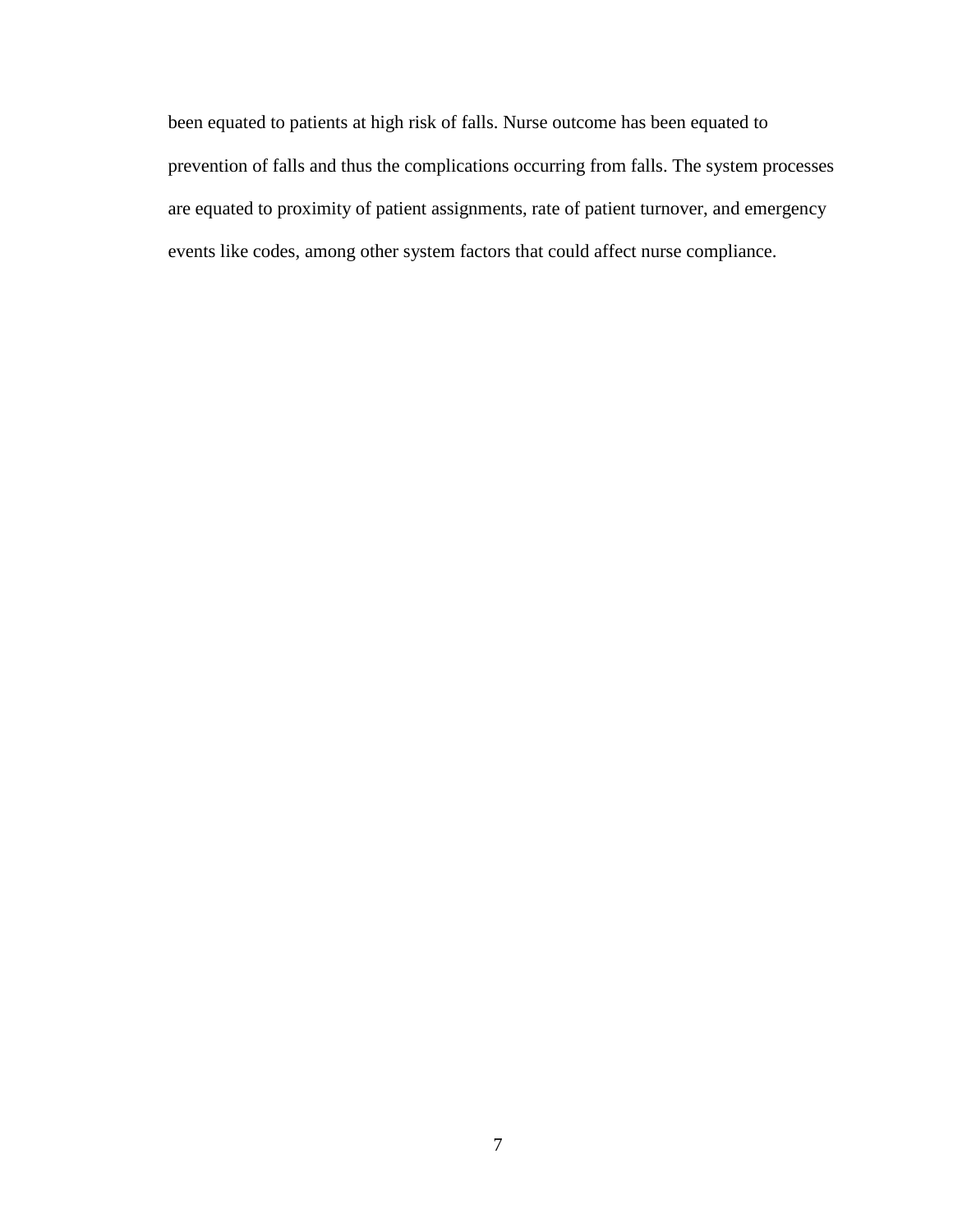#### CHAPTER 2

#### LITERATURE REVIEW

A literature review was performed through a comprehensive search of research databases using the terms "fall prevention protocol" and "nurses"; "fall prevention" and "inpatients"; "fall prevention" and "hospitals." The goal was to identify studies on fall prevention programs in acute care settings and their success. A large number of articles were found that included trials of various prevention strategies and studies from other disciplines, including occupational therapy, physical therapy, and clinical engineering studies.

Falls can occur in a home, community, long-term rehabilitation, or acute care setting. Fall risk tends to be related mostly to mobility status, exposure to hazardous environments and risk-taking behaviors such as climbing ladders for seniors living in the community setting (Scott, Votova, Scanlan, & Close, 2007). An unfamiliar environment, acute illness, surgery, bed rest, medications, treatments, and the placement of various tubes and catheters are common factors that place patients at risk for falling in the hospital setting (Dykes, Carroll, Hurley, Benoit, & Middleton, 2009). While the risk factors for a fall in hospitalized adults are greatly influenced by acute illness that often has a marked, albeit temporary, impact on physical and cognitive function compounded by care provided in unfamiliar surroundings (Scott et al., 2007), in the long-term care setting, the risk factors for falls are influenced by impaired cognition, wandering or impulsive behavior, use of psychotropic medications, incontinence and urgency, lack of exercise, unsafe environments, and low staffing levels. Patient falls are serious problems in acute care hospitals and are used as a standard metric of nursing care quality (Dykes et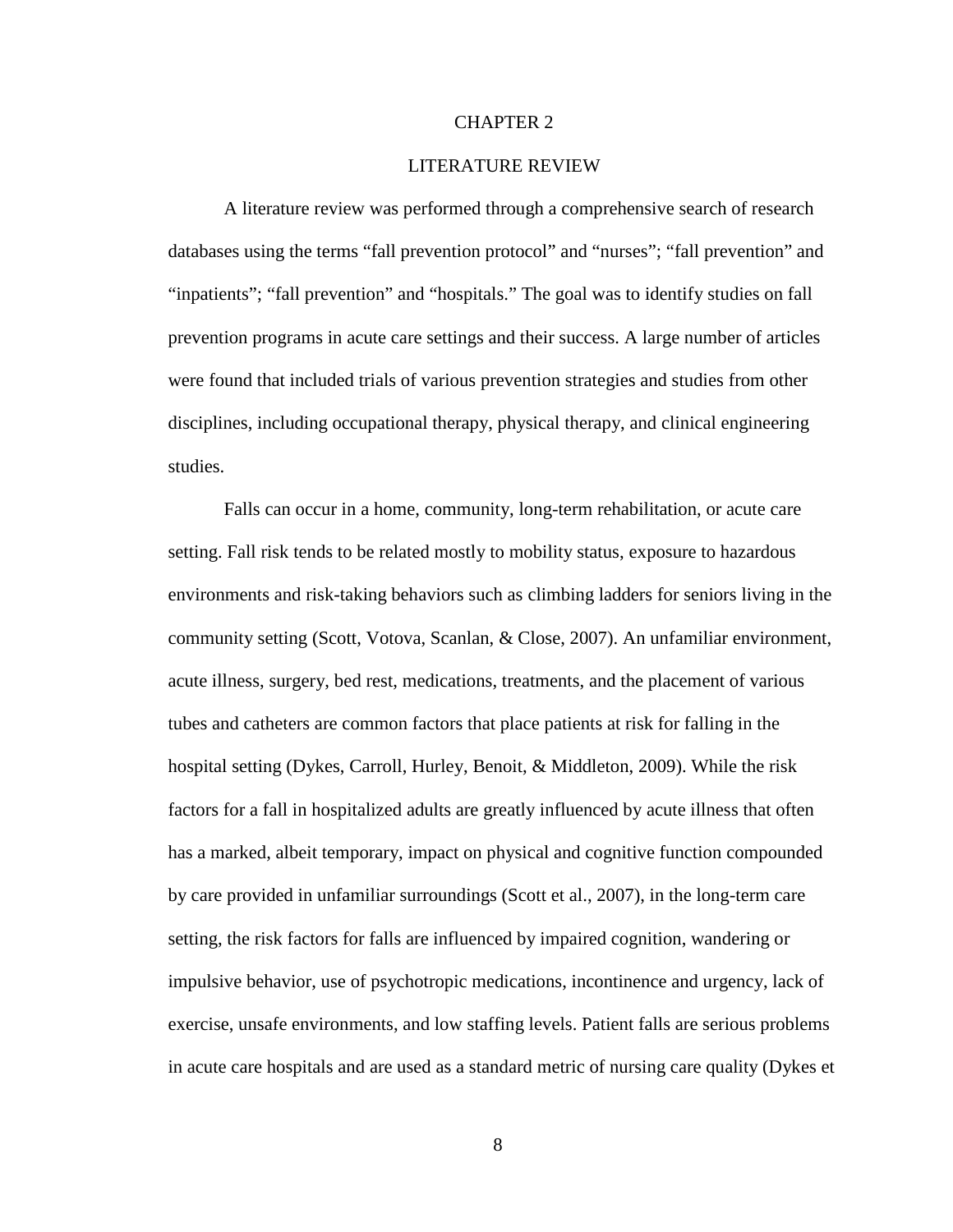al., 2009). Although, there is a sense of urgency in hospitals to prevent falls to "do no harm" and also because Medicare will not reimburse hospitalization costs due to fallrelated injuries, patient falls remain a serious problem in U.S. hospitals (Dykes et al., 2009).

An analysis of the literature shows that most studies recommend a comprehensive interdisciplinary approach for the prevention of falls, but the nursing workforce is at the center of this approach**.** No health care professionals are affected more by falls than nurses who work in the hospital on the frontlines of patient care (Rush et al., 2009). Falls violate nurses' legal and ethical responsibility to do no harm and are contrary to the culture of institutional safety promoted at every level of health care (Rush et al., 2009). Falls may undermine the quality of the relationship between nurse and patient when nurses who are expected to know a patient's fall risk allow patients to fall (Rush et al., 2009).

The Joint Commission under its NPSG 9 delineates that, to reduce the risk of patient harm resulting from falls, hospitals should implement a fall reduction program that includes an evaluation of the effectiveness of the program (The Joint Commission, 2009b). The fall reduction programs should include an evaluation appropriate to the patient population, settings, and services provided. It should include interventions to reduce the patient's fall risk factors (The Joint Commission, 2009a). Staff should receive education and training about fall reduction programs. The hospital should educate the patient and, as needed, the family on the fall reduction program and any individualized fall reduction strategies. The hospital should evaluate the fall reduction program to determine the effectiveness of the program (The Joint Commission, 2009a). Within these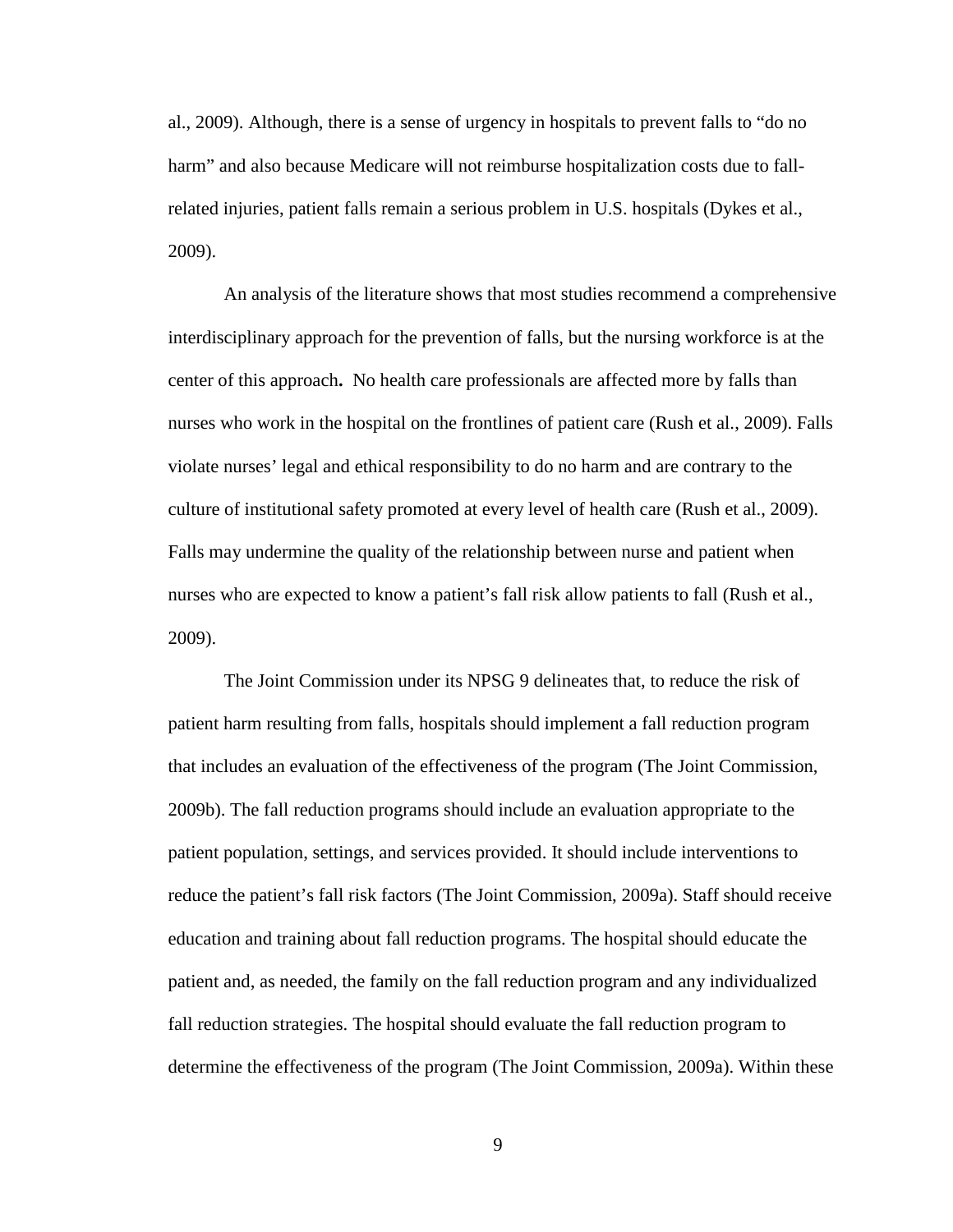guidelines, it is up to the hospital to develop an individually tailored program for the organization. For example, there are multiple fall risk assessment tools available in the literature, such as the Morse Fall Scale (Morse et al., 1989), St. Francis Hospital Safety Assessment Tool (Dacenko-Grawe & Holm, 2008), and others. Each hospital chooses its own assessment tool and develops its own practice guidelines from the evidence-based literature available.

Some fall prevention studies in acute care hospitals focus on the effectiveness of specific interventions, such as hourly rounds by staff, use of a toileting schedule, and increased RN staffing ratio, on reducing falls. For example, one study found that lower fall rates were associated with higher staffing up to a specific point  $-15$  nursing hours per patient day – on step-down, medical, and combined medical-surgical units (Dunton, Gajewski, Taunton, & Moore, 2004). Nursing hours per patient day is the total number of hours worked by nursing staff who are involved at least 50% of the time in direct patient care/total number of patient days (Dunton, Gajewski, Taunton, & Moore, 2004). Some studies focused on interdisciplinary approaches where nurses worked in collaboration with other disciplines, such as physical therapy, occupational therapy, and pharmacy, to reduce falls. For example, one study evaluated an interdisciplinary (nursing and physical therapy), multi-interventional fall prevention protocol (Gutierrez & Smith, 2008), while other studies use a comprehensive approach of preventing falls tailored to address the various intrinsic and extrinsic factors that contribute to falls in elderly patients (Labonte, Klock, & Houser, 2008; Murphy et al., 2008). This particular study examined the implementation of a successful multifaceted program wherein a staff-led unit practice council developed an evidence-based intervention plan. Staff-led unit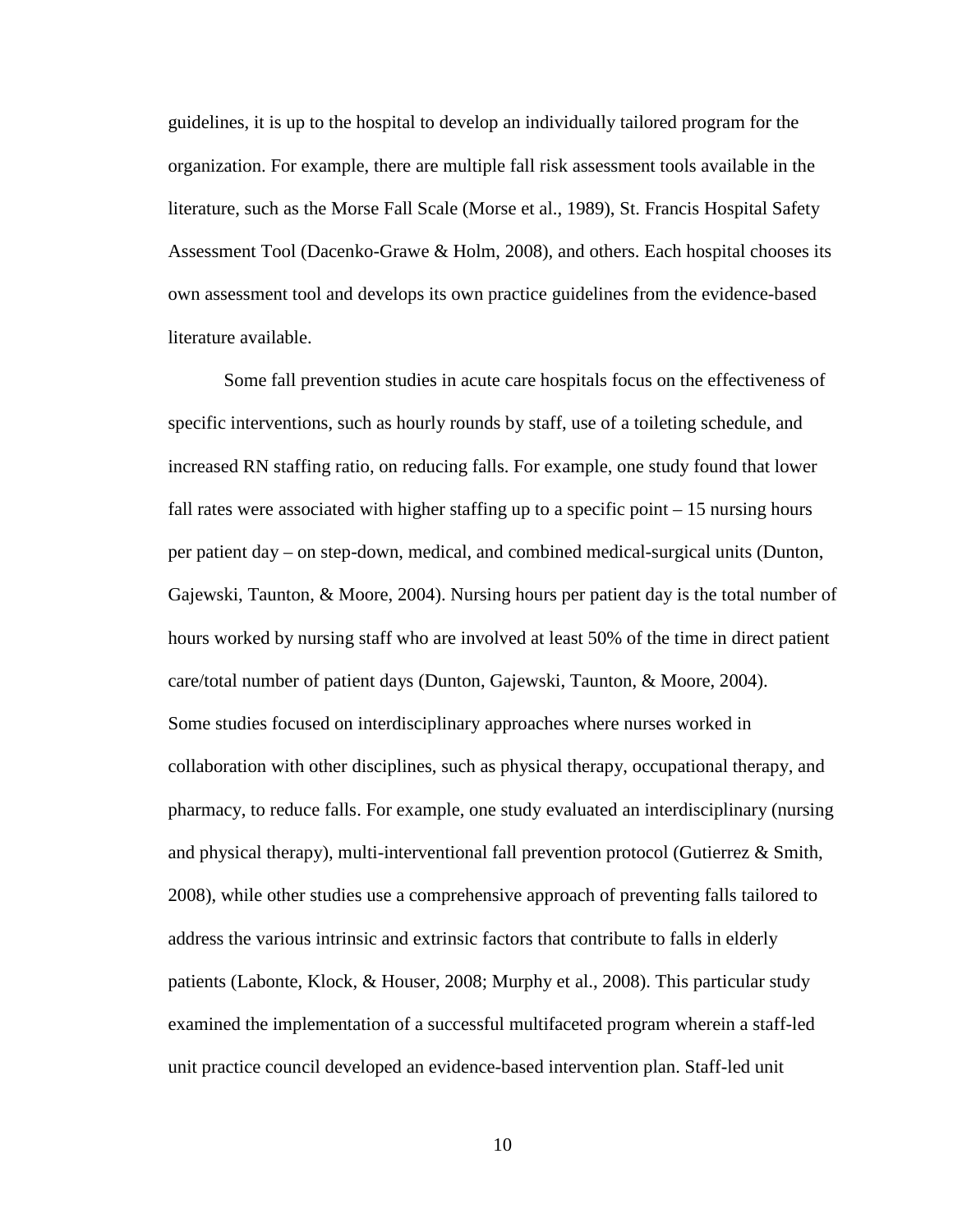practice councils consist of staff members of the unit discuss nursing practice issues and make plans for remediation (Murphy et al., 2008). The interventions included a campaign to raise geriatric awareness, creation of "fall tool boxes," education of staff and family, and implementation of a structured hourly patient rounds schedule (Murphy et al., 2008). According to Morse 1993, patient falls in an institution are not random events. Patient falls are patterned and predictable and, therefore, a preventable occurrence. Around this premise, entrenched in a tradition of empirical knowing, a whole culture of fall prevention has developed, directing nurses in fall risk assessments and targeted interventions based on best evidence as discussed above (Rush et al., 2009). As with other outcome measures (e.g., pressure ulcers, urinary tract infections, pneumonia), nurses are in a position to influence patient outcomes. Through assessment and surveillance activities, nurses have the capacity to analyze, anticipate, and identify fall risks and to institute plan for fall prevention (Murphy et al., 2008).

Three articles were found to be of high relevance to the author's study. The search was narrowed to articles directly related to the implementation of FPPs in acute care settings. Dacenko-Grawe and Holm (2008) describe a quantitative study on successful implementation of an evidence-based FPP called the Saint Francis Hospital (SFH) FPP. There was approximately a 50% reduction in the number of falls per 1000 patient days over a five year period. All nine units of this 325-bed hospital were studied with comprehensive fall data collected for the whole hospital. The greatest decline in the fall rate was seen in the first year of the protocol's implementation. Broad communication to all hospital staff beyond bedside caregivers contributed to a continuing decline in the absolute number of falls. Vigilance in observing patients at risk for falls was enhanced by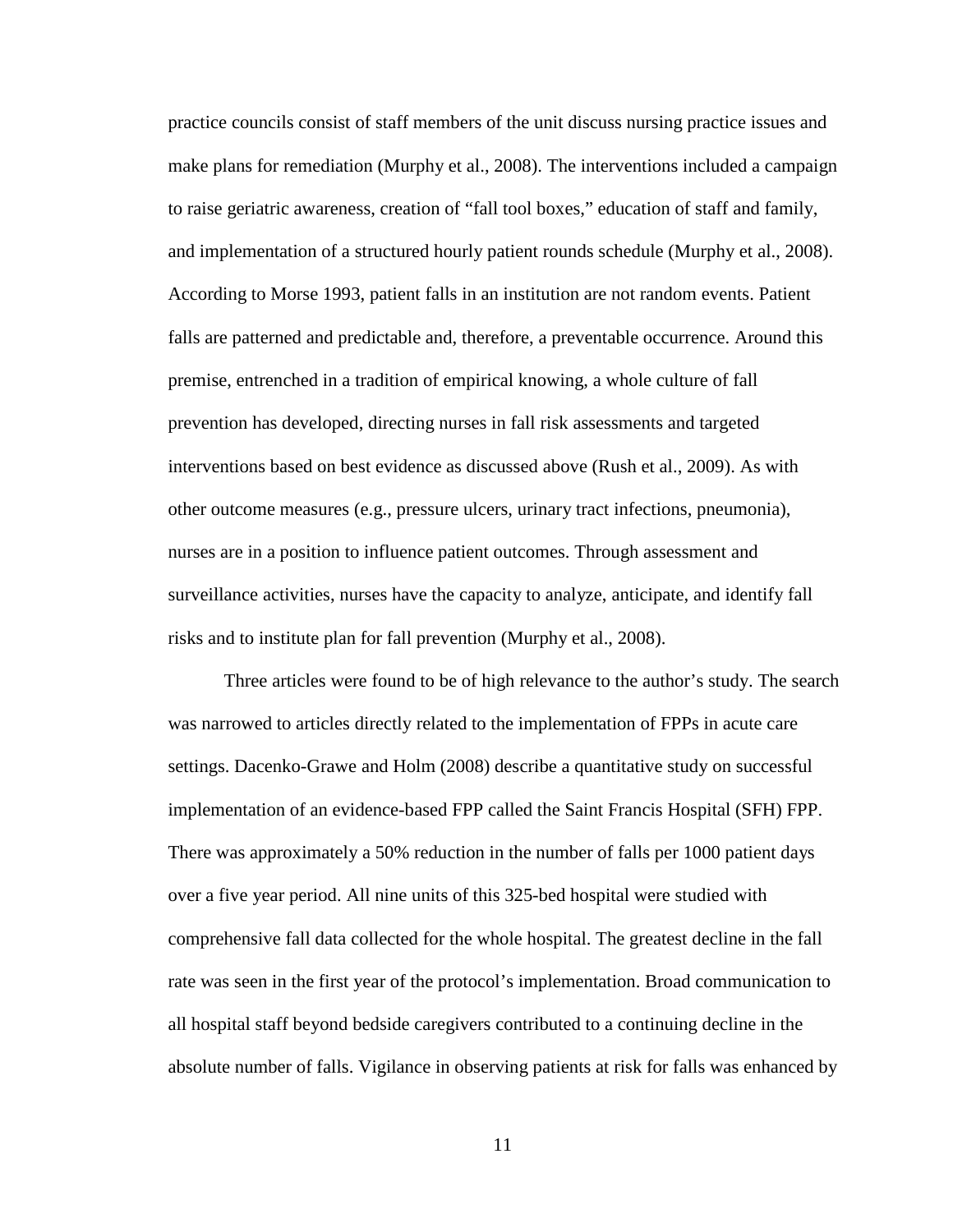sharing accountability with all staff members on a nursing unit and not just those involved in direct patient care. This study is limited by the fact that it does not measure nursing compliance or identify barriers experienced by nurses and other staff members in implementing the FPPs.

Tzeng and Yin (2008) describe a qualitative study of nurses' perspectives in comparison to the five dimensions of individual fall risk factors as identified by The Joint Commission: inadequate caregiver communication, inadequate staff orientation and training, inadequate assessment and reassessment, unsafe care environment, and inadequate care planning and provision. Tzeng and Yin's study investigated the nurses' perceived barriers in implementing fall prevention. Out of 40 nurses who worked in a particular acute medical unit, nine nurses volunteered to participate in the study. Data were collected through individual interviews, which were audiotaped. In this study, researchers used inductive and deductive methods to understand the clinically accessible solutions to minimize the extrinsic factors of inpatient falls. The findings from the nurse interviews were compared with the intervention strategies toward the five primary root causes of falls as suggested by The Joint Commission. Twenty-four solutions were identified from the nurse interview transcriptions; five were related to the dimension of inadequate caregiver communication, none was associated with the dimension of inadequate staff orientation and training, three were related to inadequate assessment and reassessment, 15 were associated with unsafe care environment, and one was related to inadequate care planning and provision. This study is of limited relevance in that it did not measure nursing compliance with FPPs.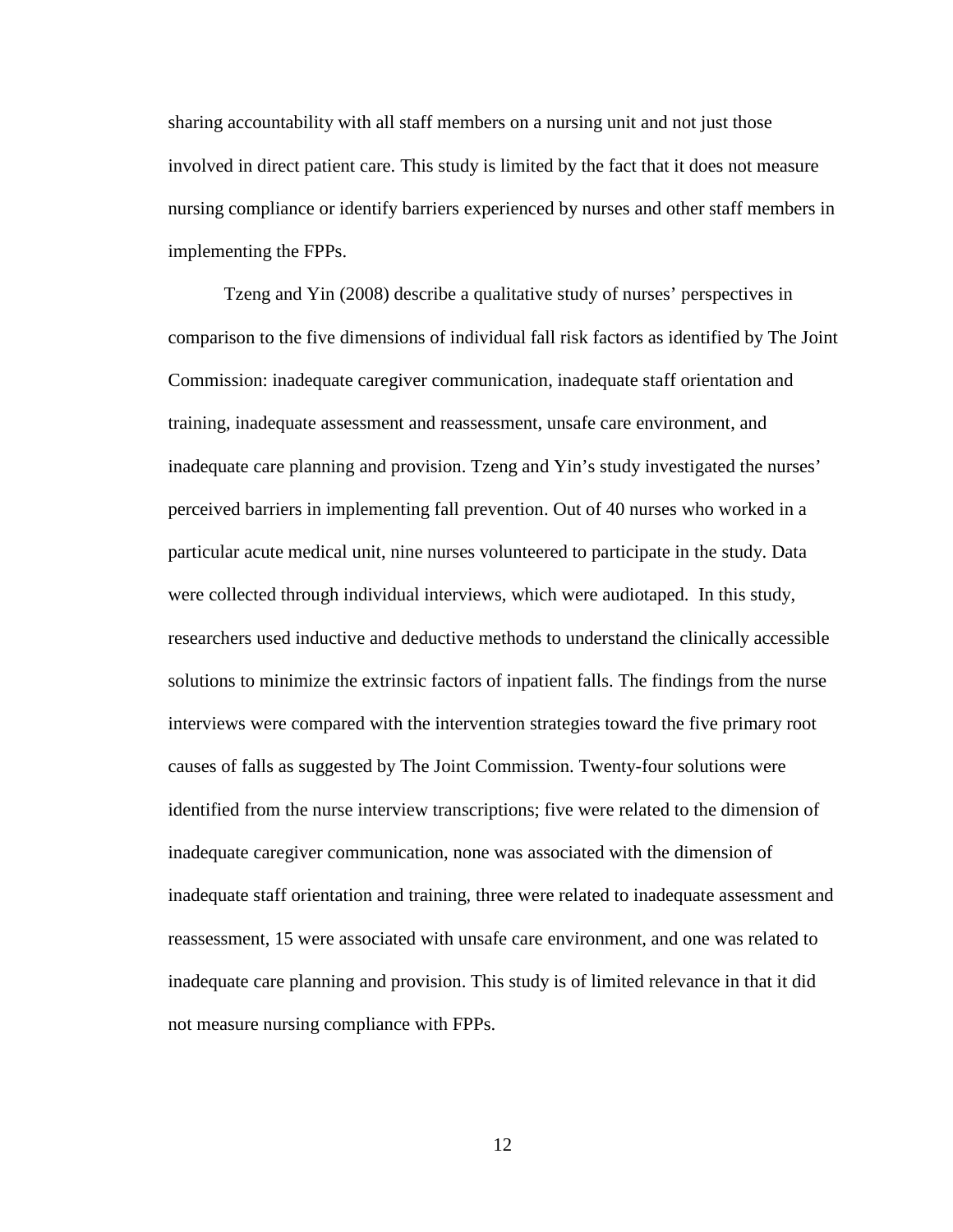Gutierrez and Smith (2008) describe a quantitative study that was closely related to the current study, as it was aimed at measuring nursing compliance and identifying barriers. A Specialty Adult Focused Environment (SAFE) unit was created for high fall risk patients, staffed with two RNs and one technical partner (equivalent of a certified nursing assistant (CNA) for six patients. Using an evidence-based framework for evaluating evidence, experience, and values, qualitative and quantitative data points were selected on the basis of a literature review targeted to identify universal barriers to implementing an interdisciplinary, multifactorial FPP. The audit process routinely evaluated what the system process was, whether the nurse had followed the policy, and whether barriers had prevented the implementation of the policy. A Rounding Tool was developed and used to see whether an FPP was initiated and implemented for patients identified at high-risk for falls by the nurses.

The literature suggests that a fall risk assessment followed by FPP initiation in the identified high risk population is effective in the prevention of falls. However, studies related to falls are limited in identifying factors affecting compliance of nursing staff in implementing FPPs and the barriers experienced by nurses in actively implementing FPPs.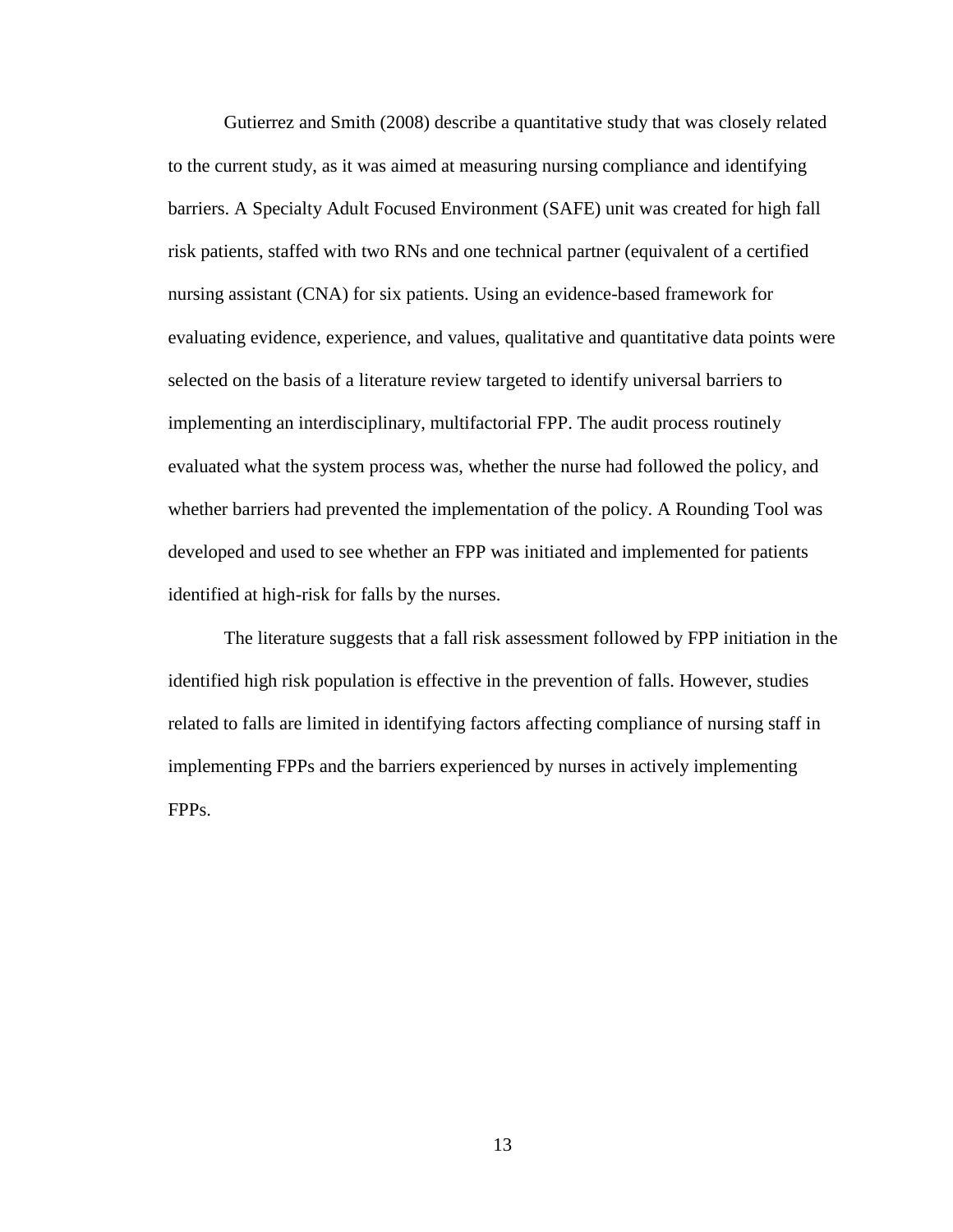#### CHAPTER 3

#### METHODOLOGY

#### Study Design

The study was directed at measuring nurse compliance with an FPP, so the design for the study was descriptive. No interventions were used to improve staff compliance with the FPP and no changes were made to the existing standardized protocol. The level of compliance and barriers affecting compliance were identified and described.

#### Population and Sample

The population for the study on nursing compliance with FPPs was nurses working in a medical-surgical unit (MSU) of an acute care hospital. The sample population was Registered Nurses/Licensed Practical Nurses (RNs/LPNs) working in an MSU of Hospital A. The accessible population was RNs/LPNs working in the MSU in a given shift on the day of data collection. The nurse manager, charge nurses, and nursing aides were excluded from the study. A convenience sample of 24 nurses was obtained, which included three LPNs. Data collection was done in Hospital A over a 20-day period. The response rate for the questionnaire was 57%. Either nurses did not return the questionnaire or refused participation citing lack of time as a reason. Data collection was stopped after 24 samples were obtained making sure that the same nurse did not answer the questionnaire twice.

First, high fall-risk patients were identified by computerized chart review followed by an environmental audit and paper chart review to determine compliance with the existing FPP. By environmental audit, the researcher examined the patients' rooms for fall signage, and determined whether the room was free of clutter, and whether the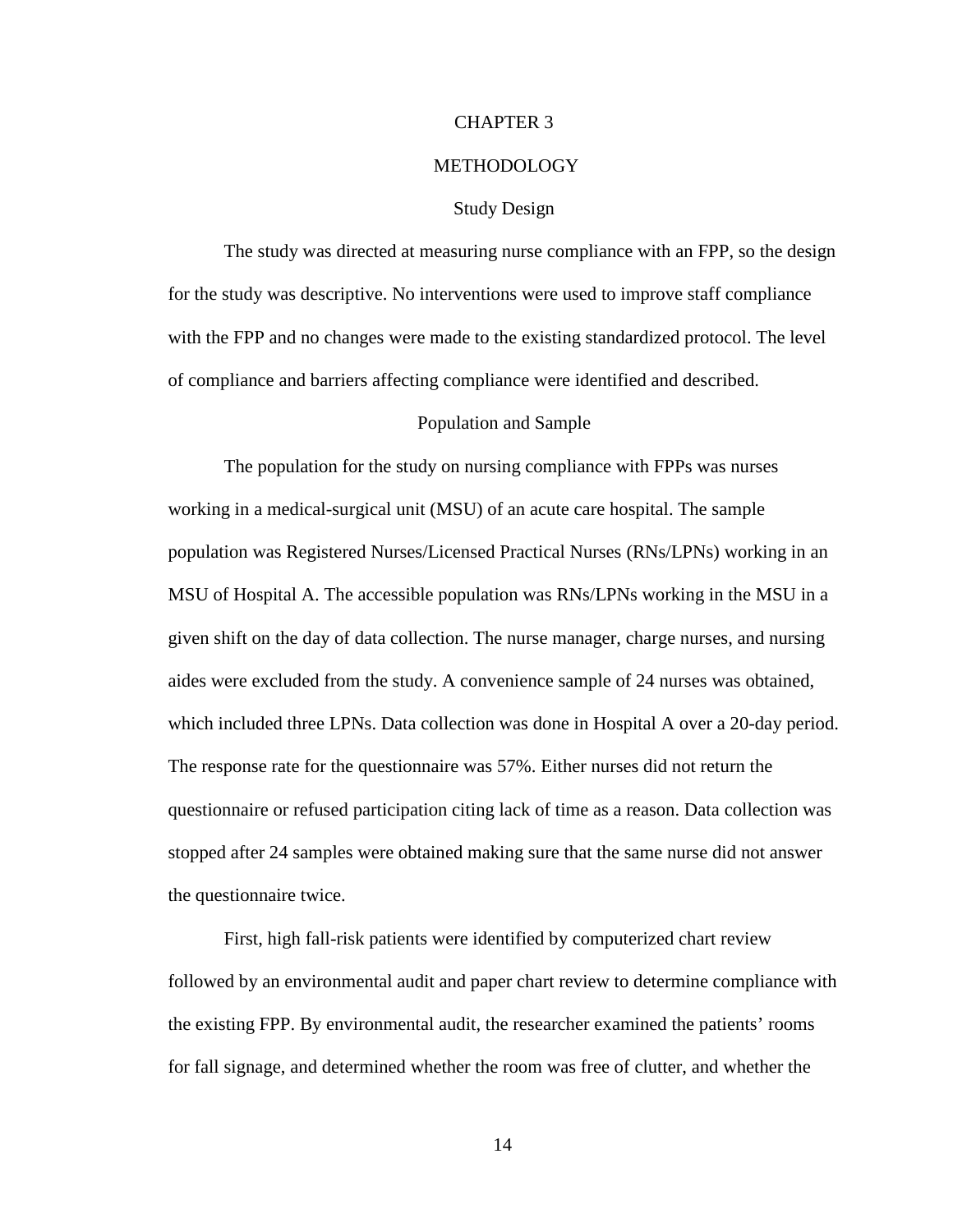call light and other needed items such as urinal, bed pan, and bedside commode, were placed within reach. Approximately 40-50 charts were reviewed in a single day and 29 high fall-risk patients were identified and examined during the study period. Next, the researcher provided a questionnaire to all the RNs/LPNs in the study unit on days of data collection to determine the barriers, if any, in implementing the FPP. The questionnaire took about 10-15 minutes for completion.

#### Study Setting

The setting for data collection was Hospital A, an acute care facility in the urban southwest. Hospital A is a 400-bed acute care facility with four MSUs, two intensive care units, one intermediate care unit, a large emergency department, and labor and delivery units, among other specialties. The study was limited to one of the MSUs of Hospital A. The researcher obtained permission from Hospital A to do chart reviews and an environmental audit in the MSU.

#### Ethical Considerations

The identity of the patient population and information about the identity of participating staff were not collected in the study. The identity of the study setting is not revealed in the study findings. Appropriate permission was obtained from the University of Nevada, Las Vegas Institutional Review Board (IRB) and the Chief Nurse Officer of Hospital A. The authorization by the facility to conduct the study with permission to access the charts is in compliance with provisions of the Health Insurance Portability and Accountability Act. An informed consent was given to the nurses after obtaining permission for signature waiver from the IRB. Nurses were given the choice of either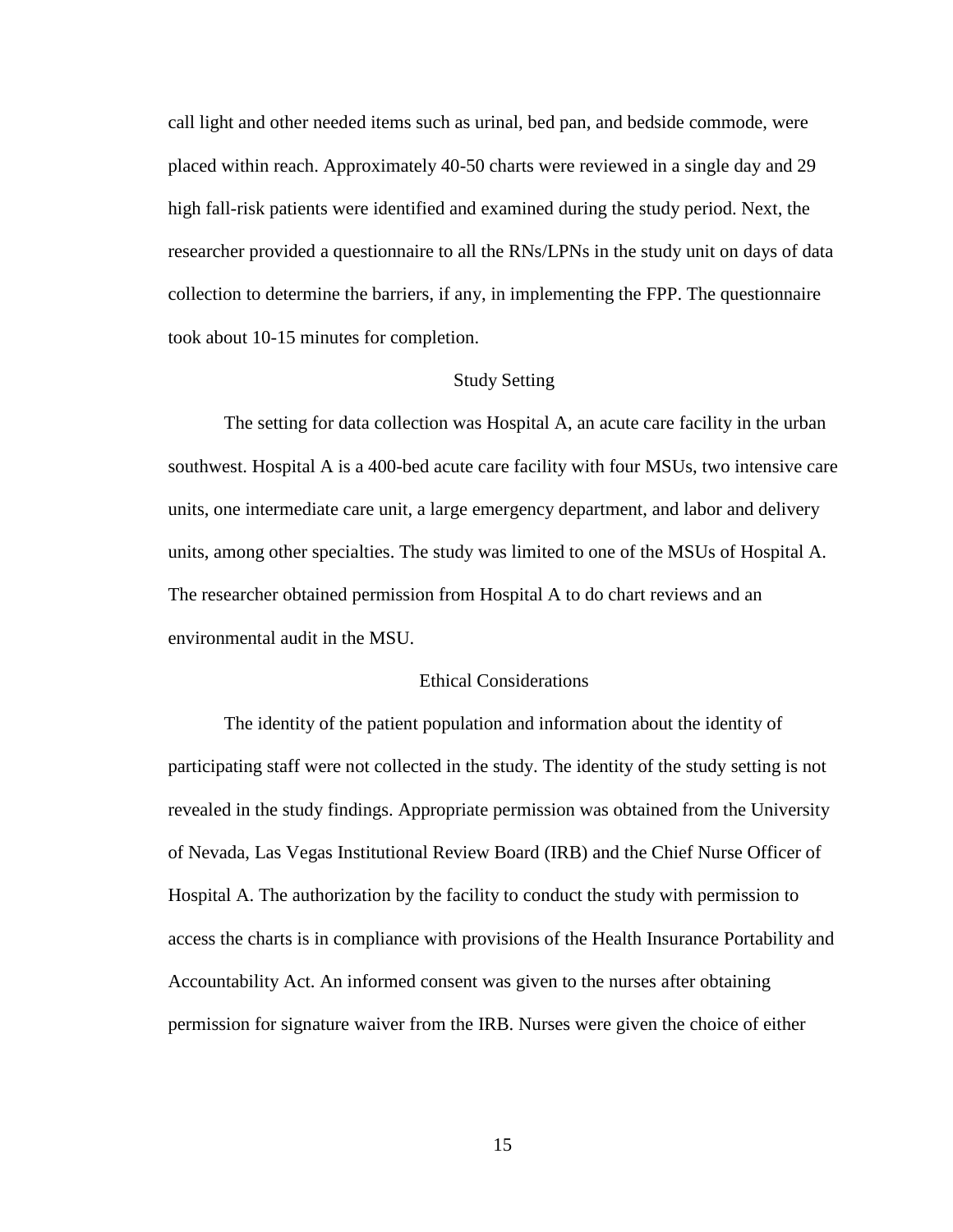signing or not signing the consent to protect their identity, since the population was small. None of the nurses signed the consent, so consent forms were not collected.

#### Measurement Methods

The degree of compliance among nursing staff was measured using the Scripps Mercy Hospital Rounding Tool (Rounding Tool) for patients identified at high risk for falls (Gutierrez and Smith, 2008). The degree of compliance with the FPP was graded according to the scores obtained on the tool as high, moderate, or low compliance. The Scripps Mercy Hospital Fall Prevention Intervention Questionnaire (The Barriers Tool) was used to determine the nurses' perceived barriers. According to the author of these tools, Felipe Gutierrez (personal communication, September 2, 2009), they were developed by a panel of experts with the reliability and validity testing of the tool done by a statistician.

The Rounding Tool and the Barriers Tool were modified to fit the current study. The wording in the original tool was changed to match the term used by Hospital A. For example, a "falling star" sign was used in the original tool, which was changed to a "Kilroy" sign as used by Hospital A in the modified tool. Two items were omitted from the original tool since there was no objective way to gather information on these items. The omitted items are whether fall risk was given in verbal report and if transport personnel were educated by RN regarding patient fall-risk level and fall-risk interventions. The Barriers Tool was modified to focus on the nurses' perceived barriers more broadly. Items that were not applicable to Hospital A's FPP were removed from the questionnaire such as preformatted physician orders for high fall risk patients, which Hospital A does not use.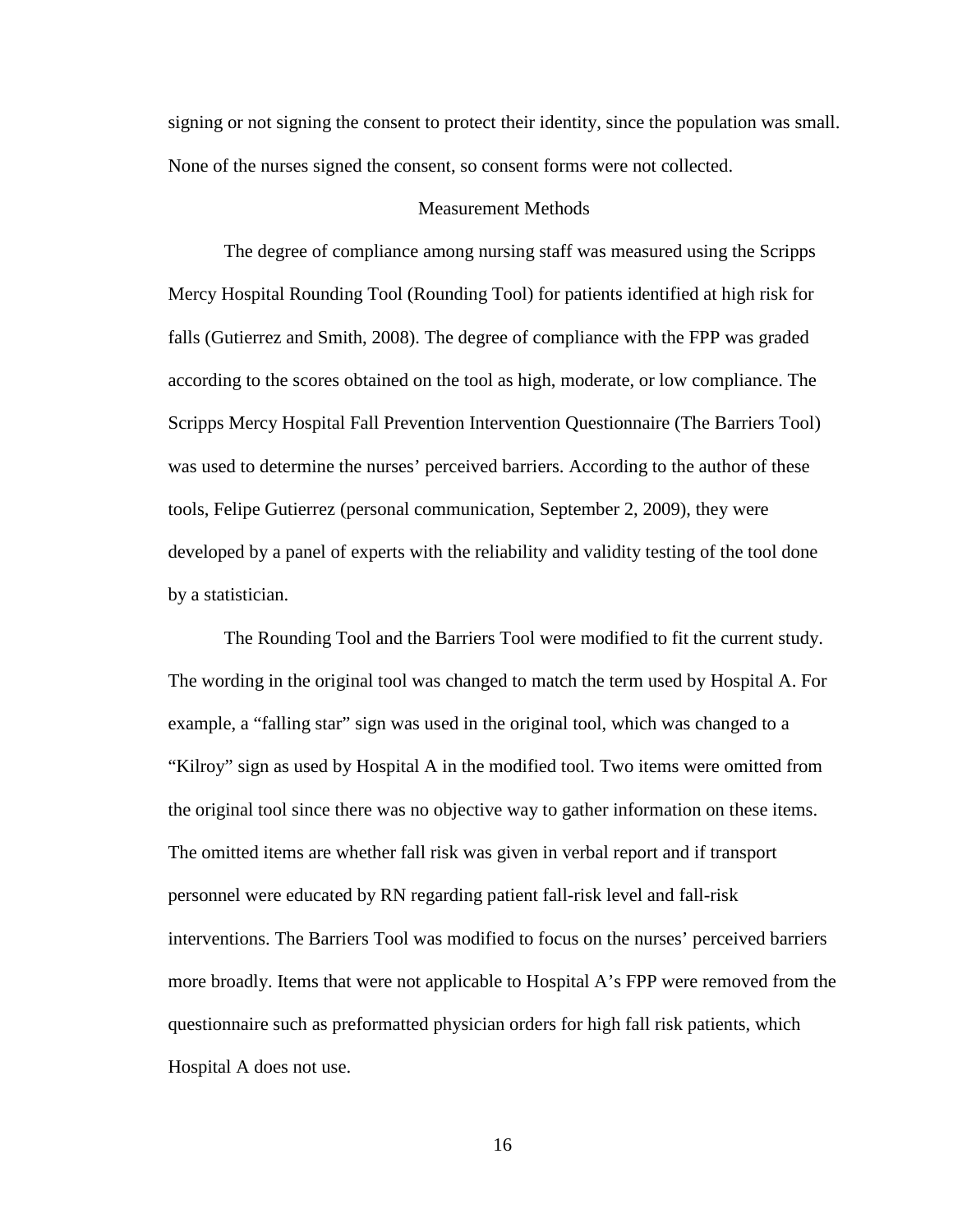The modified Rounding Tool and the Barriers Tool are provided in the Appendix. Validity and reliability testing was done on the modified tools. Content validity index (CVI) can be calculated by having experts rate items on a four-point scale (from  $1 = not$ ) relevant to  $4 = \text{very relevant}$ . The CVI for the total instrument is the proportion of items rated as either 3 or 4. A CVI score of .80 or better indicates good content validity (Polit & Beck, 2004). Content validity for the Rounding and the Barrier Tools was established via a panel of experts (Fall Committee of Hospital A) at the study site. The expert panel of five included two nurse managers, one physical therapy manager, one risk manager and one clinical supervisor. The content validity index (CVI) was determined based on the number of items that were given a relevance rating of either 3 or 4 on the Likert-type scale divided by the total number of items. A good CVI of .92 was obtained.

Interrater reliability is estimated by having two or more trained observers watching an event simultaneously and independently recording data according to the instrument's instructions. Then techniques such as Cohen's kappa can be used to assess interrater reliability (Polit & Beck, 2004). Two clinical experts acted as raters and completed the Rounding Tool for the same patient. Their scores were compared to determine interrater reliability utilizing Cohen's Kappa. Reliability coefficients less than .70 are risky to use (Polit & Beck, 2004). For the Rounding Tool, an acceptable kappa of .77 was obtained after it was rated by two nurses on the same patient.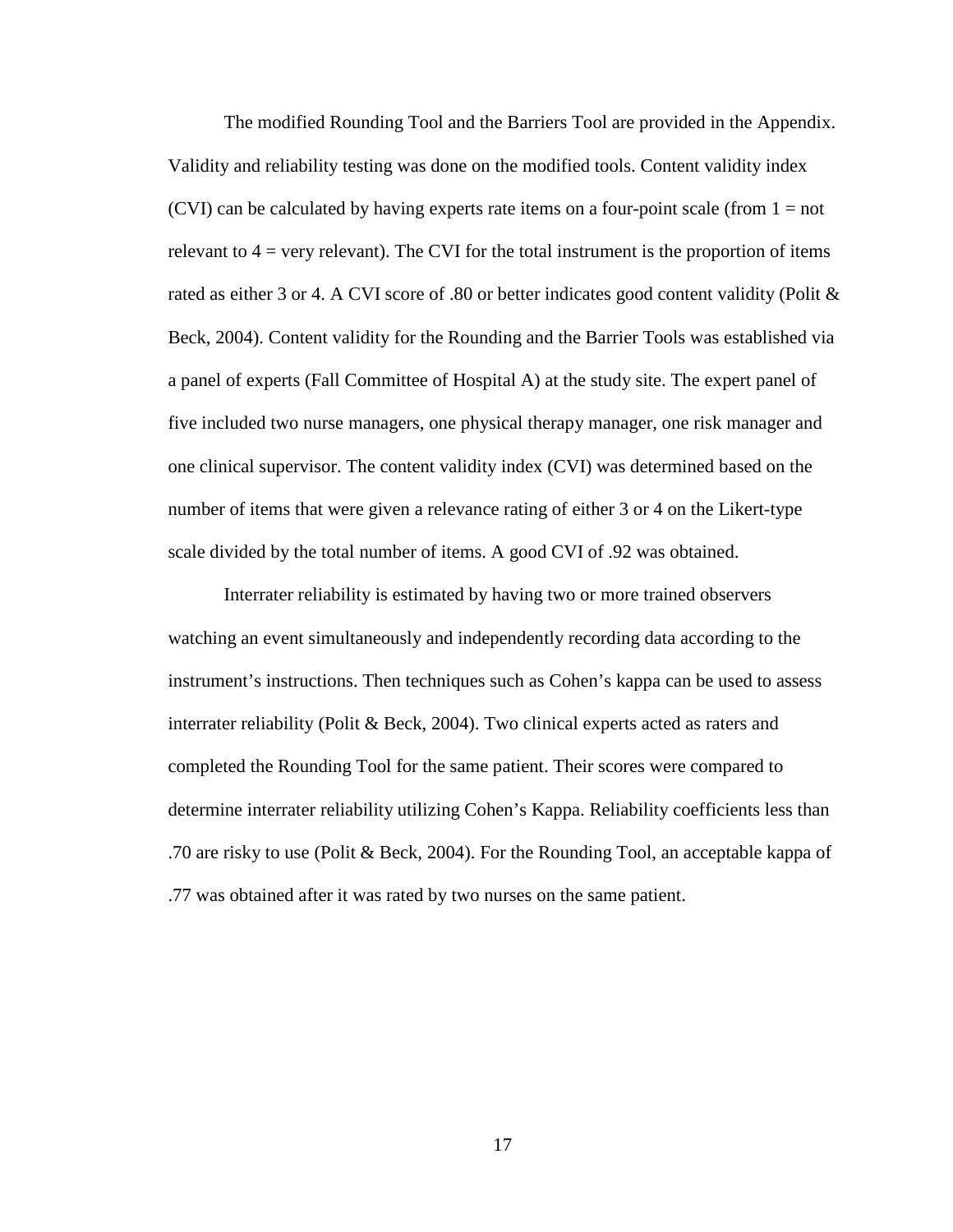#### Data Collection

In November 2009, data collection was performed by electronic chart review of identified high-risk patients over a 20-day period. Identifying high fall-risk patients is done routinely on every patient in the hospital and is a mandatory documentation. After obtaining a list of high-risk patients, the researcher reviewed paper and electronic charts and conducted an environmental audit (for example, to see if a Kilroy sign had been placed on the patient's door) to determine the compliance level using the Rounding Tool. The Barriers Tool was given to the MSU's RNs/LPNs to identify the barriers in implementation.

#### Data Analysis

All data analyses were done using SPSS version 17. Frequency distributions and measures of central tendency (mean, standard deviation, median, mode and range) were used to present data answering the two research questions. Information from the Barriers Tool again was analyzed and summarized using the same statistical approach.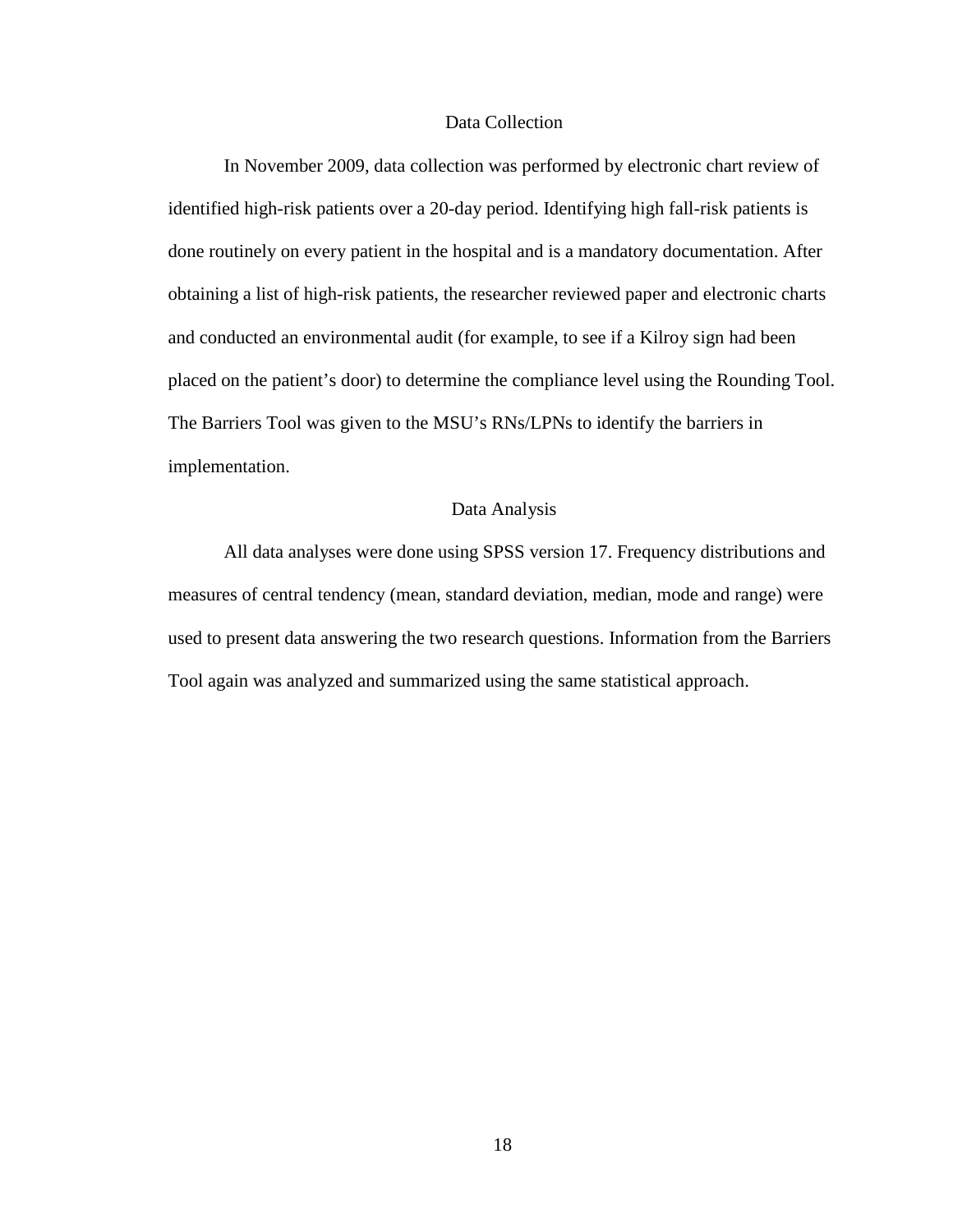#### CHAPTER 4

#### RESULTS

 The purpose of this study was to measure the level of compliance of the RN/LPN nursing staff with an FPP and to obtain information on what respondents identified as significant barriers in complying with an FPP. The findings of the study are described below.

#### Rounding Tool

Data obtained from the Rounding Tool are described below. Compliance with each item as outlined in the Rounding Tool is as follows. A high level of compliance was noted on criteria such as low bed/bed alarm, keeping environment free of clutter, and having call light/bed pan/urinal/bedside commode within reach (96.6%). Of the 29 fallrisk cases examined, none of them had experienced a fall on this admission. The physical therapy/occupational therapy order and evaluation were documented as initiated in 51.7% of the cases. The level of compliance with fall signage was mid to low as evidenced by Kilroy signs on the door  $(51.7\%)$ , signs in the room saying "Call/do not fall"  $(65.5\%)$ , placing fall risk arm bands on patients (24.1%), and placing Kilroy stickers on the chart indicating fall risk to transport personnel (10.3%). An appropriate risk level was documented 100% of the time.

Hospital A requires documentation on patient's mentation and cognition, which is one of the important aspects of identifying high fall-risk patients. Approximately half of the patients studied were confused and unable to communicate while other patients' mentation was normal. Though assessing the mentation of patients is an important aspect of identifying high fall-risk patients, this does not directly relate to level of compliance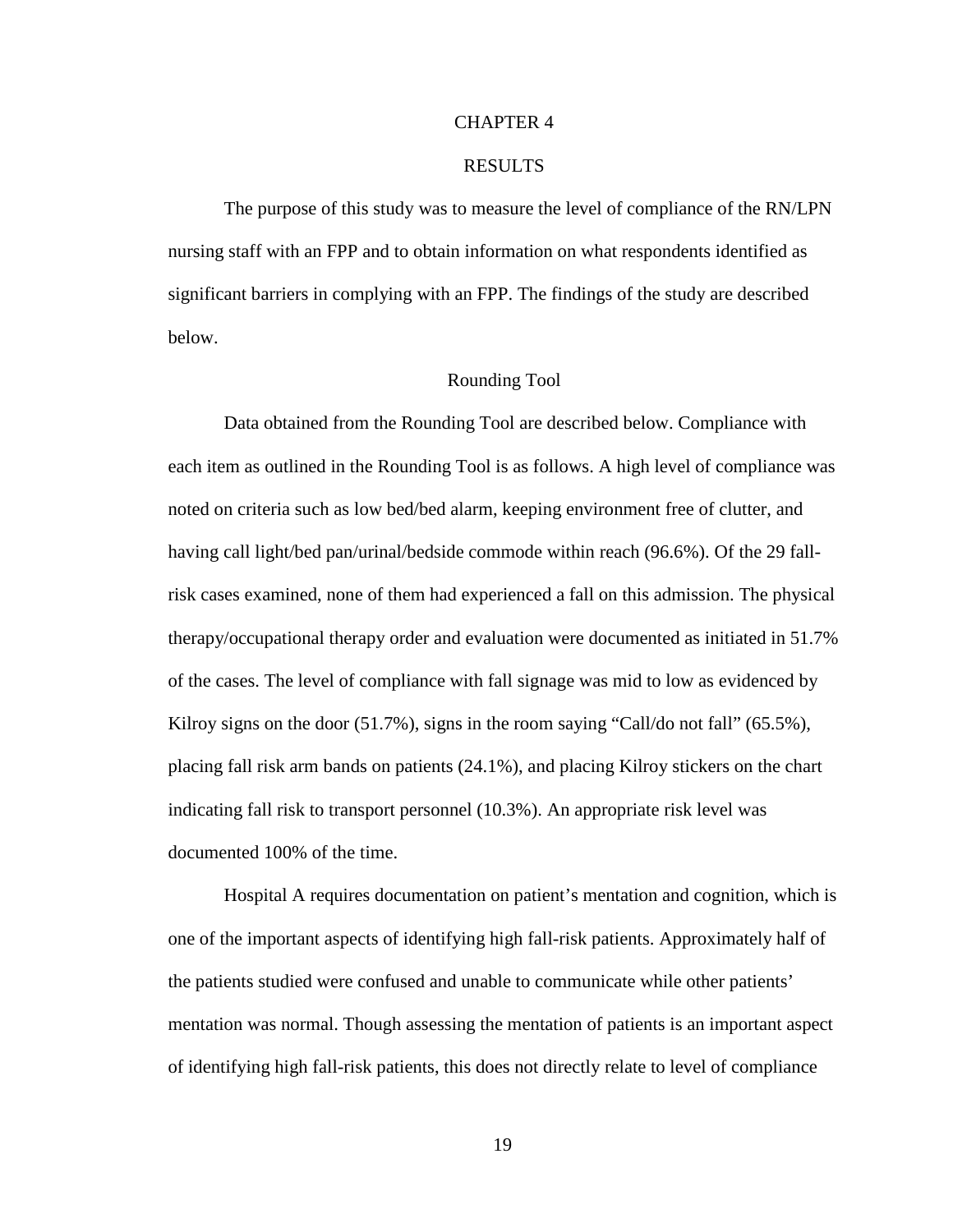by nursing staff. Therefore this aspect was omitted when an overall compliance score was computed. A toileting schedule was found to be not applicable in 100% of these cases. Fall risk and patient-specific interventions were identified on care plan in 72.4% of the cases.

The lowest score that could be obtained was 12 and the highest was 26, where lower scores indicate more compliance and higher scores indicate noncompliance. The scores obtained ranged from 13 to 18. The average score obtained was 15.93. Thus the scores fall in the high to moderate compliance category.

#### Barriers Tool

The author expected a 100% response rate, thinking that nurses would willingly participate in the study as it would benefit them by identifying barriers to fall prevention and that by presenting the study findings to the facility, the facility might take steps to remove the barriers. In actuality, out of the 42 nurses available during the study period, only 24 nurses responded — a response rate of 57%. Of the 24 nurses that responded, three of them were LPNs. Response rate is the rate of participation in a study, calculated by dividing the number of persons participating by the number of persons sampled (Polit & Beck, 2004). The nurses either did not return the survey or refused participation citing lack of time as a reason.

Under the Barriers Tool, the number one cause for inability to comply with FPP was identified as rate of patient turnover (25%), followed by lack of proximity of assigned patients (23%), and emergency events like codes (13%). Only one nurse identified that there were no barriers, and another nurse identified fall prevention as a low priority nursing care.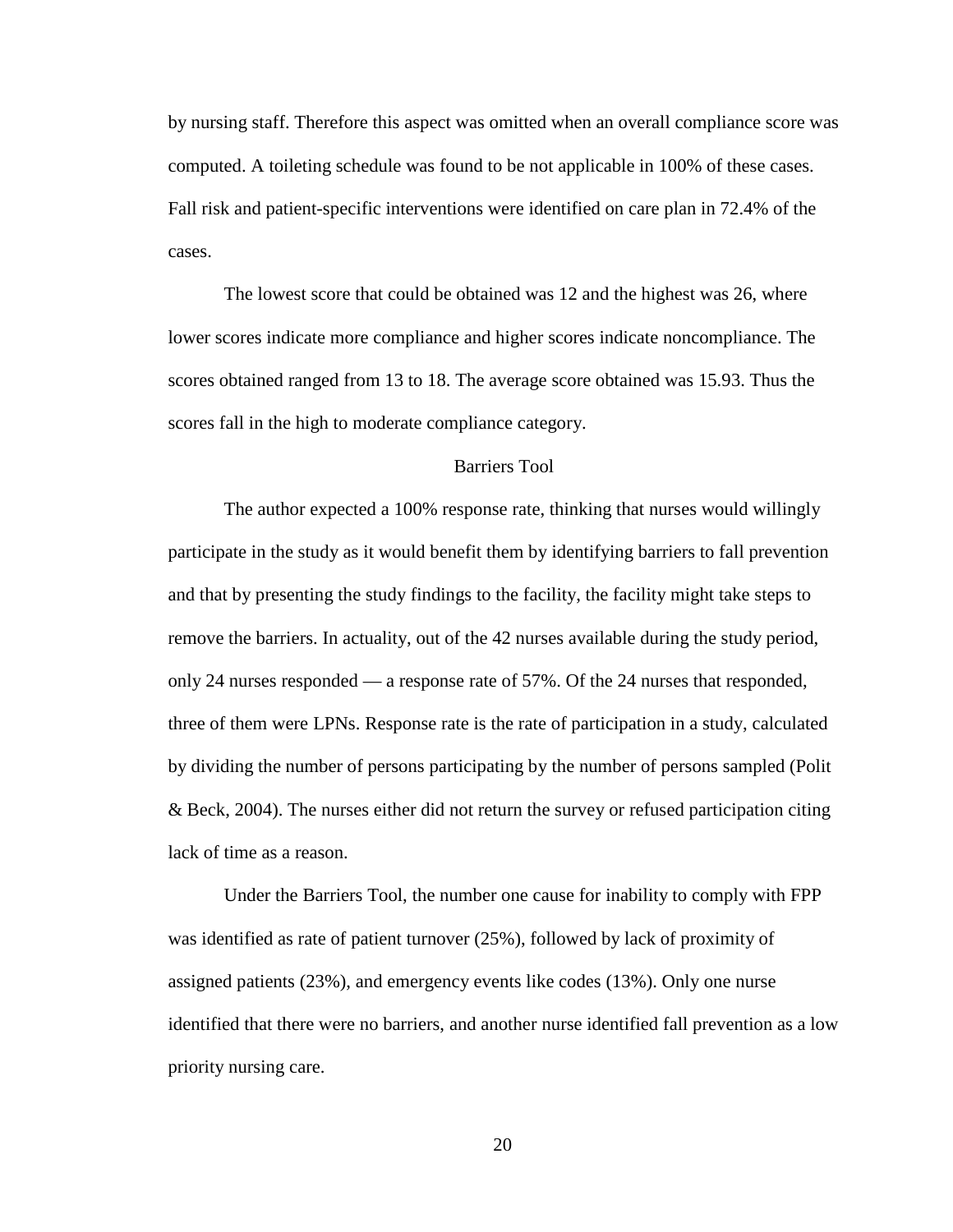The other responses where individuals chose one or more barriers ranged from 2% to 6%. Among the other barriers that were mentioned by nurses were high patient acuity, inability to answer patient call lights as soon as possible, lack of communication during handoff, floor layout preventing visual access of patients, patients' mental status and ability to cooperate, low RN-to-patient ratio, low CNA-to-patient ratio, and noncompliance of MDs with restraint forms. Restraint forms are restraint orders to be filled out by MDs every 24 hours authorizing the use of restraints on a patient for patient safety.

Among the top five fall prevention interventions that nurses value the most were frequent hourly rounding at 18%, followed by placing call light within patients' reach at 11%, and a toileting program at 9%. All the other fall prevention interventions scored at or below 7%. When nurses were questioned about specific interventions that they have implemented for their patients for fall prevention, use of camera rooms (patient rooms that are equipped with camera and are monitored constantly for patient safety from a centralized location by a CNA) was mentioned as beneficial by four nurses, while more family involvement, a caged bed with soft padding, relaxing music, frequent reminder for patient to not get out of bed, and more use of CNAs were mentioned.

#### Summary

Nurses showed a high to moderate level of compliance with Hospital A's FPP. Higher compliance was noted on keeping the environment safe for patients, by having items within reach, while lesser compliance was noted in using signage to communicate patients' fall risk to all other health care personnel. The most important barriers identified by nurses are rate of patient turnover and proximity of assigned patients.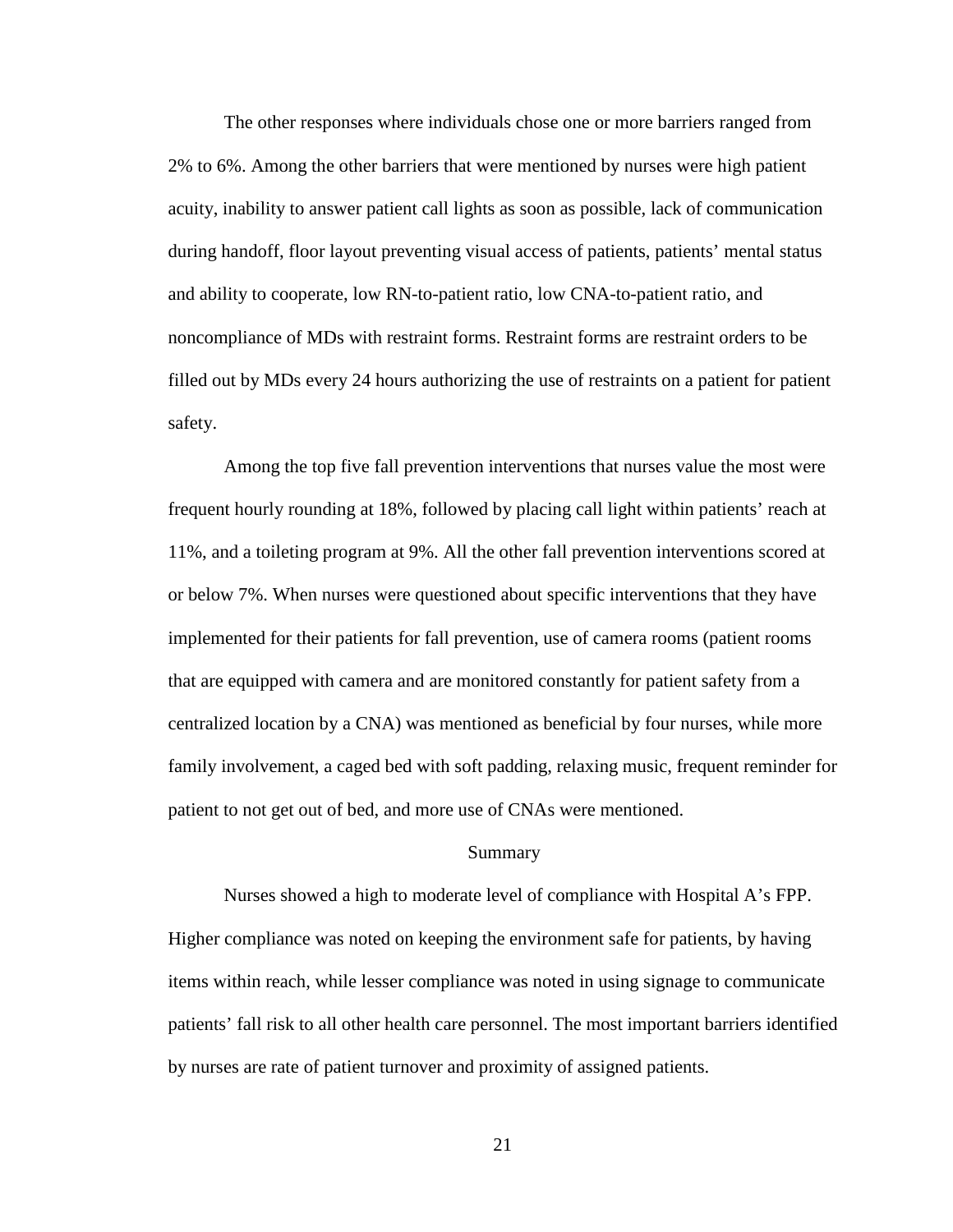#### CHAPTER 5

#### **DISCUSSION**

 The purpose of the study was to determine the level of compliance of nurses in an acute care setting with an FPP and the barriers that they face in complying. The results showed a high to moderate level of compliance and identified one factor as the most common barrier. This chapter provides a discussion of the findings, as well as limitations of the study, and recommendation for further research.

#### Interpretation of the Findings

 The findings of this study should be interpreted with caution due to the size and nature of the sample, which is a convenience sample available at work on a given day and willingness to participate. For the Barriers Tool, the response rate was only 57%. If the other 43% of nurses had returned the questionnaire, there is a possibility that a different dimension of the barriers to fall prevention would have been identified.

The AACN Synergy Model for Patient Care links practice and outcomes. The premise is that positive patient outcomes will occur when patient characteristics and nurse characteristics work in mutually enhancing ways and that these outcomes will occur if a nurse demonstrates the competencies in relation to patient needs such as clinical judgment, clinical inquiry, facilitator of learning, collaboration, systems thinking, advocacy and moral agency, caring practices, and response to diversity (Kaplow, 2003). Applying this premise to the FPP, when nurses demonstrate competency with an FPP, the desired outcome of patients not experiencing falls will occur, and the opposite might occur with incompetency. Also, when patient and family characteristics work opposite to nurse characteristics, where no cooperation is exhibited by the patient and family towards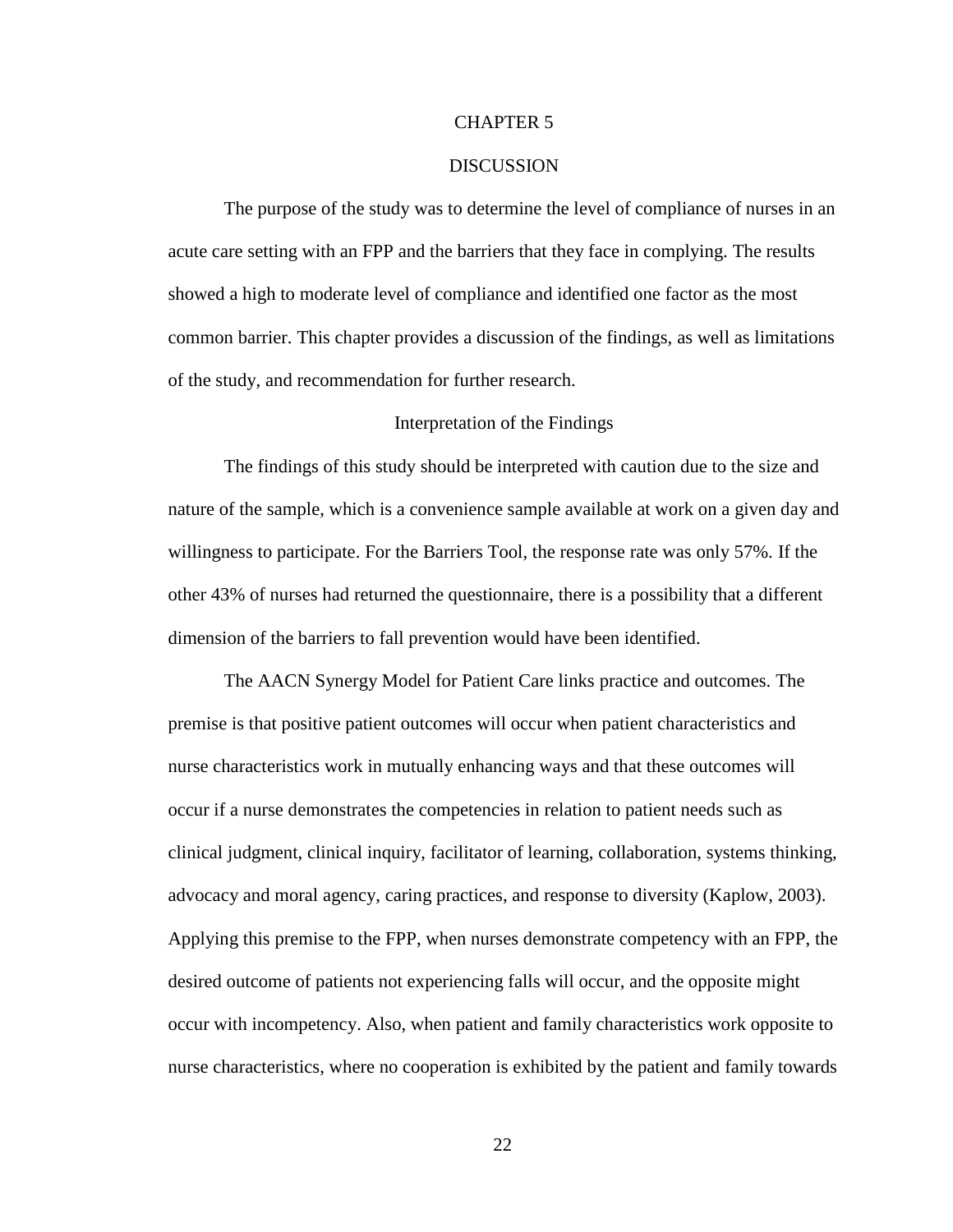fall prevention as advised by the nurse, the outcome will be negative. A high to moderate level of compliance with FPP was found in the study of the 29 high fall-risk patients, and no falls occurred in these patients during the study period.

Comparing the findings with what was seen in the literature, rate of patient turnover and proximity of assigned patients have not been discussed as barriers in the literature. The fall prevention intervention most valued by nurses was hourly rounding, which is consistent with the literature. Statistically significant fall reduction was obtained by hourly rounding (Meade, Bursell & Ketelsen, 2006). A routine presence of a registered nurse in the form of hourly rounding has promoted patient safety by declining fall scores (Woodard, 2009).

#### Implications for Nursing

This study measured the level of compliance of RNs/LPNs in an MSU with an FPP in an acute care hospital and identified the barriers in complying with FPPs. Measures that would minimize the effect of these barriers on compliance can be developed. For example, since rate of patient turnover is identified as the most frequently mentioned barrier by the nursing staff, measures like spacing out discharges and admissions for nurses may help the nurses to comply with the FPPs without feeling overwhelmed. A trial of the specific interventions that were mentioned by the nurses could be implemented and used in FPPs. If found to be effective, the hospital could redesign the FPPs based on the findings of the study and use additional measures to tackle the barriers in compliance with the FPPs. Though a high to moderate compliance is an acceptable compliance level, a revision in FPPs can be made to move towards 100% compliance or a score of 12.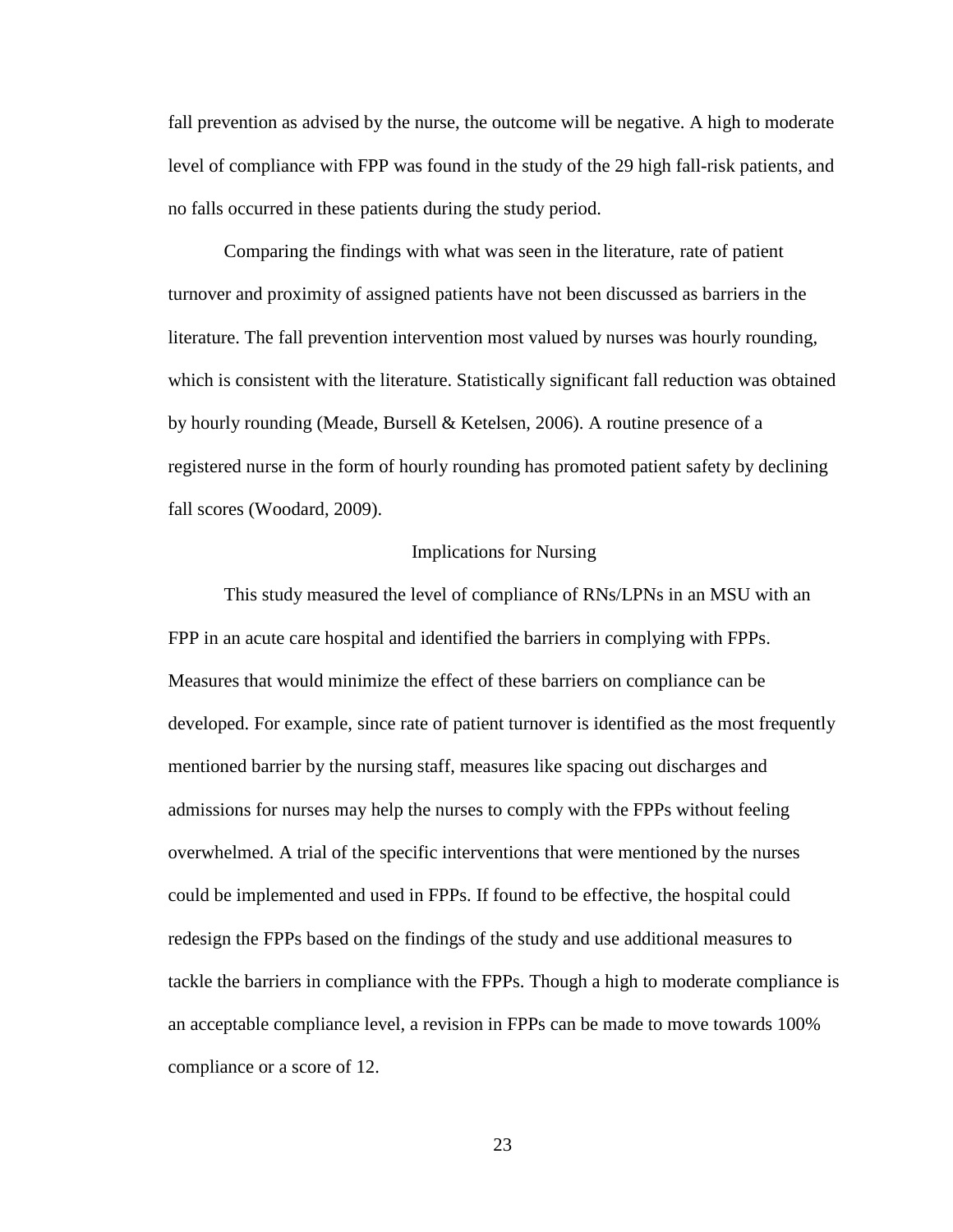#### Limitations of the Study

The major limitation of the study is that for the Rounding Tool, only 29 cases of high fall risk were studied for determining the compliance level. Also, the most valued fall prevention intervention by nurses, hourly rounding, was not incorporated in the Rounding Tool due to the inability to obtain an objective documentation of hourly rounding. Another limitation is that since the new computer system has a fall prevention care plan that incorporates patient education but does not have a checklist for whether the fall prevention education packet was given to patient and family, this question went unanswered.

Another limitation of the study is that fall occurrences in the study unit were not examined. If fall occurrences had been examined with the use of the Barrier Tool and Rounding Tool when they occurred, results could have provided direct data relating compliance levels to falls, illuminating whether a low compliance level correlates with increased falls. Yet another limitation of the study is that the study did not examine the identified high fall-risk patients throughout their hospitalization: Some patients examined were newly admitted, some after a week of admission, and some patients at the point of discharge. There is a possibility that falls could have occurred in these patients after the study was completed.

#### Implications for Further Research

 The findings from the study could be further investigated by re-designing the FPPs based on the findings and then examining the efficacy of the new FPPs by reviewing the monthly fall data through the Fall Committee. This study found that a high to moderate level of compliance with the FPP in the identified high fall-risk patients was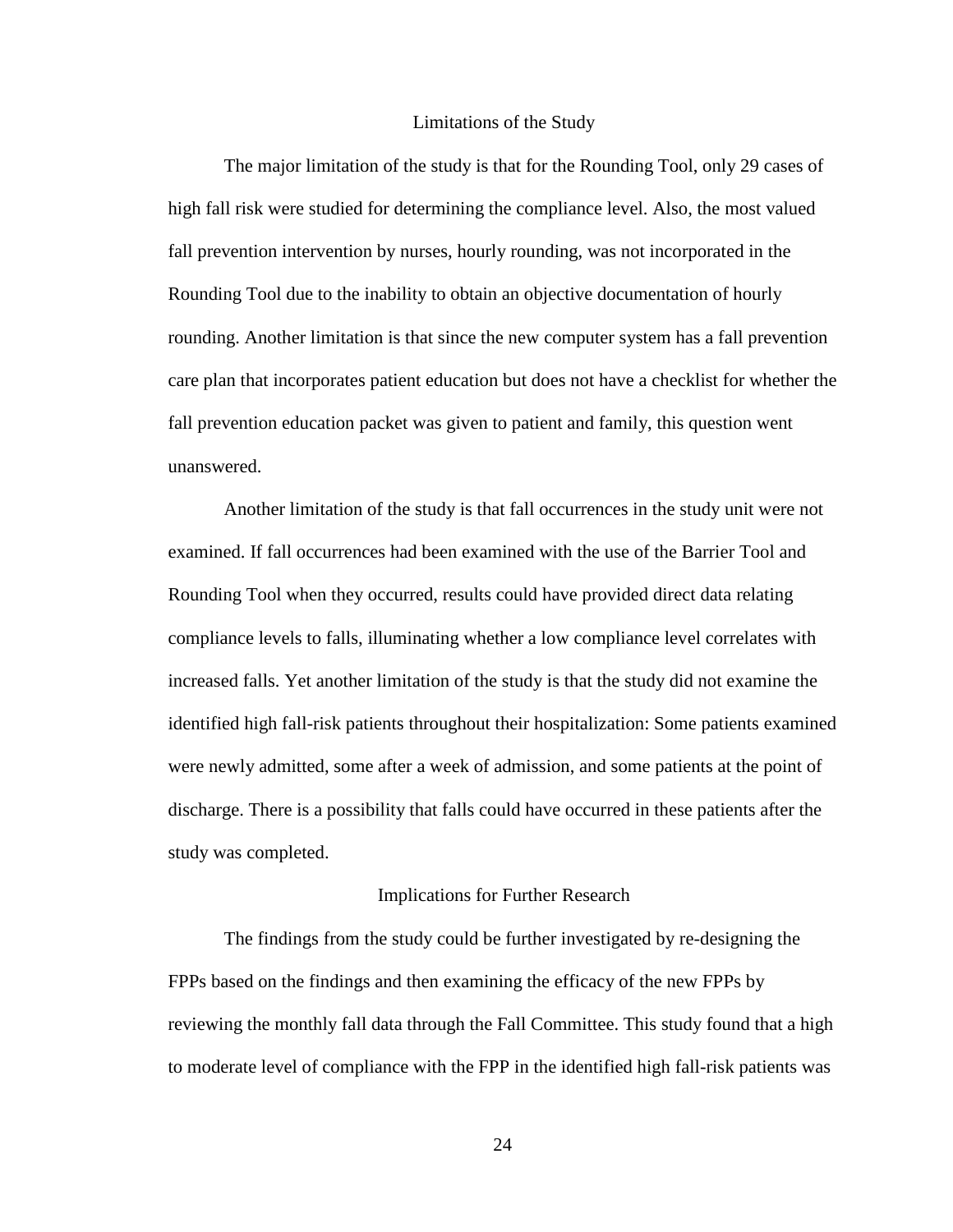associated with no falls during the study period. Further studies are recommended to examine individual fall occurrences to assess the association between low compliance and falls.

#### Summary

A high to moderate level of compliance with Hospital A's FPPs was noted among RN/LPN nursing staff in one MSU. This level of compliance was effective in preventing falls in the identified high fall-risk patients during the study period, but further research is required to assess whether low compliance with FPPs is associated with falls. Recommendations would be made for FPP modification based on the findings. For example, as hourly rounding was identified as the most valued fall prevention intervention, an evidence-based hourly rounding program could be incorporated in Hospital A's FPPs. Further research is recommended to study high fall-risk cases throughout their hospitalization rather than at a single point of hospitalization.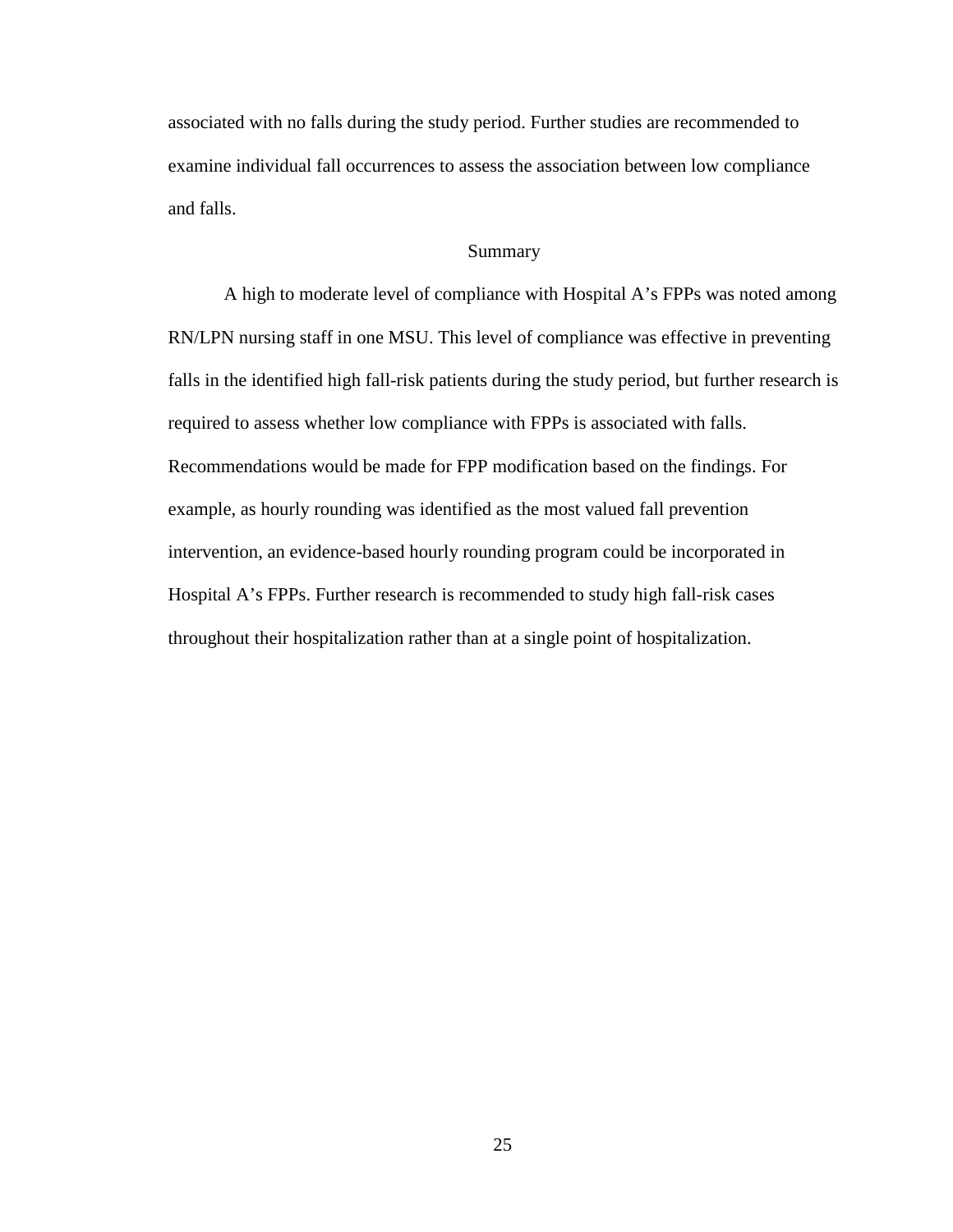Appendix A



# Approval Notice

#### NOTICE TO ALL RESEARCHERS:

Please be aware that a protocol violation (e.g., failure to submit a modification for any change) of an IRB approved protocol may result in mandatory remedial education, additional audits, re-consenting subjects, researcher probation suspension of any research protocol at issue, suspension of additional existing research protocols, invalidation of all research conducted under the research protocol at issue, and further appropriate consequences as determined by the IRB and the Institutional Officer.

DATE: November 3, 2009

TO: Dr. Nancy Menzel, Psychosocial Nursing

FROM: Office for the Protection of Research Subjects

RE: Notification of IRB Action by Dr. John Mercer, Chair

Protocol Title: Nursing Compliance with a Standard Fall Prevention Protocol

Protocol #: 0909-3212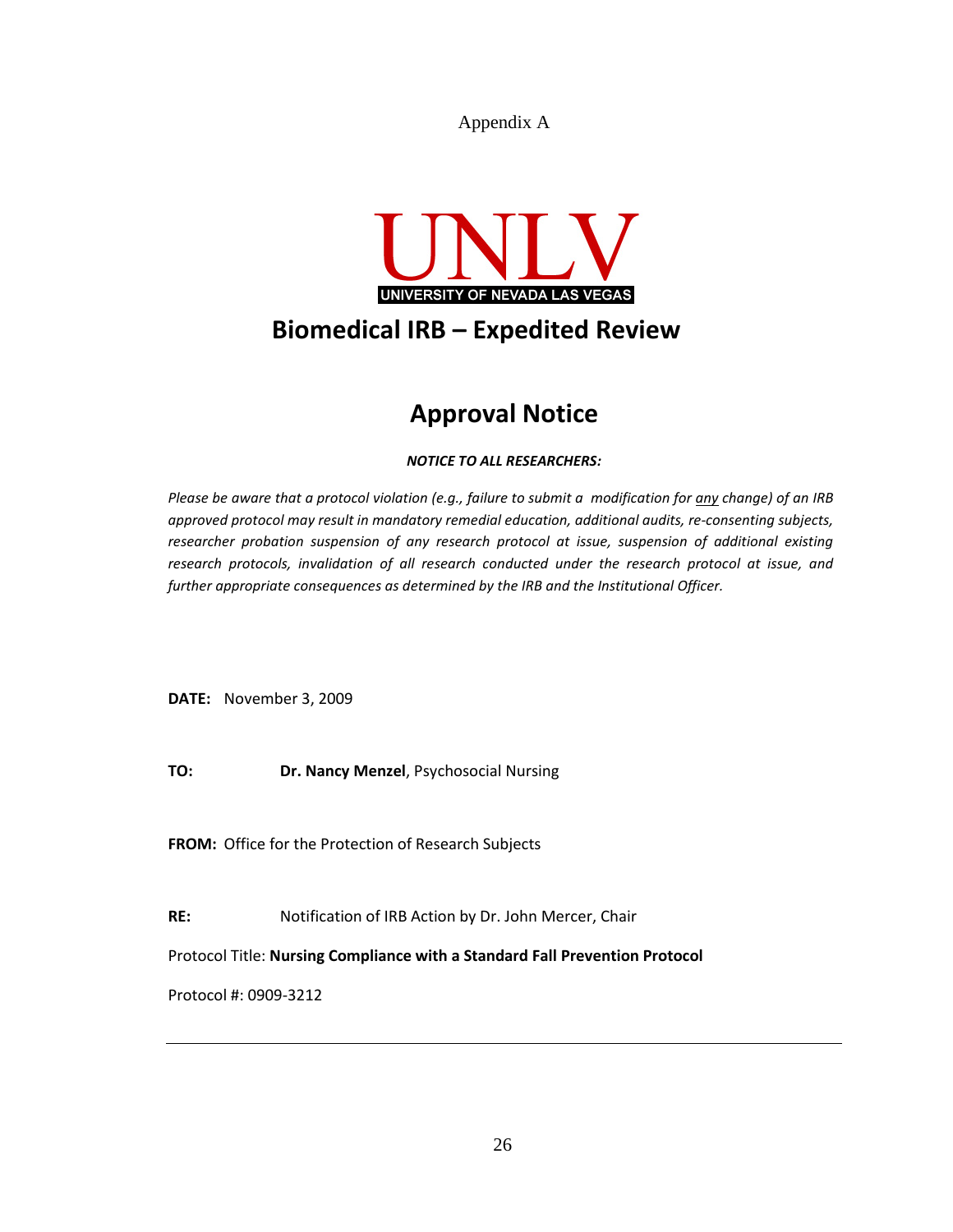This memorandum is notification that the project referenced above has been reviewed by the UNLV Biomedical Institutional Review Board (IRB) as indicated in regulatory statutes 45 CFR 46. The protocol has been reviewed and approved.

The protocol is approved for a period of one year from the date of IRB approval. The expiration date of this protocol is November 2, 2010. Work on the project may begin as soon as you receive written notification from the Office for the Protection of Research Subjects (OPRS).

#### PLEASE NOTE:

Attached to this approval notice is the official Informed Consent/Assent (IC/IA) Form for this study. The IC/IA contains an official approval stamp. Only copies of this official IC/IA form may be used when obtaining consent. Please keep the original for your records.

Should there be any change to the protocol, it will be necessary to submit a Modification Form through OPRS. No changes may be made to the existing protocol until modifications have been approved by the IRB.

Should the use of human subjects described in this protocol continue beyond November 2, 2010 it would be necessary to submit a Continuing Review Request Form 60 days before the expiration date.

If you have questions or require any assistance, please contact the Office for the Protection of Research Subjects at OPRSHumanSubjects@unlv.edu or call 895-2794.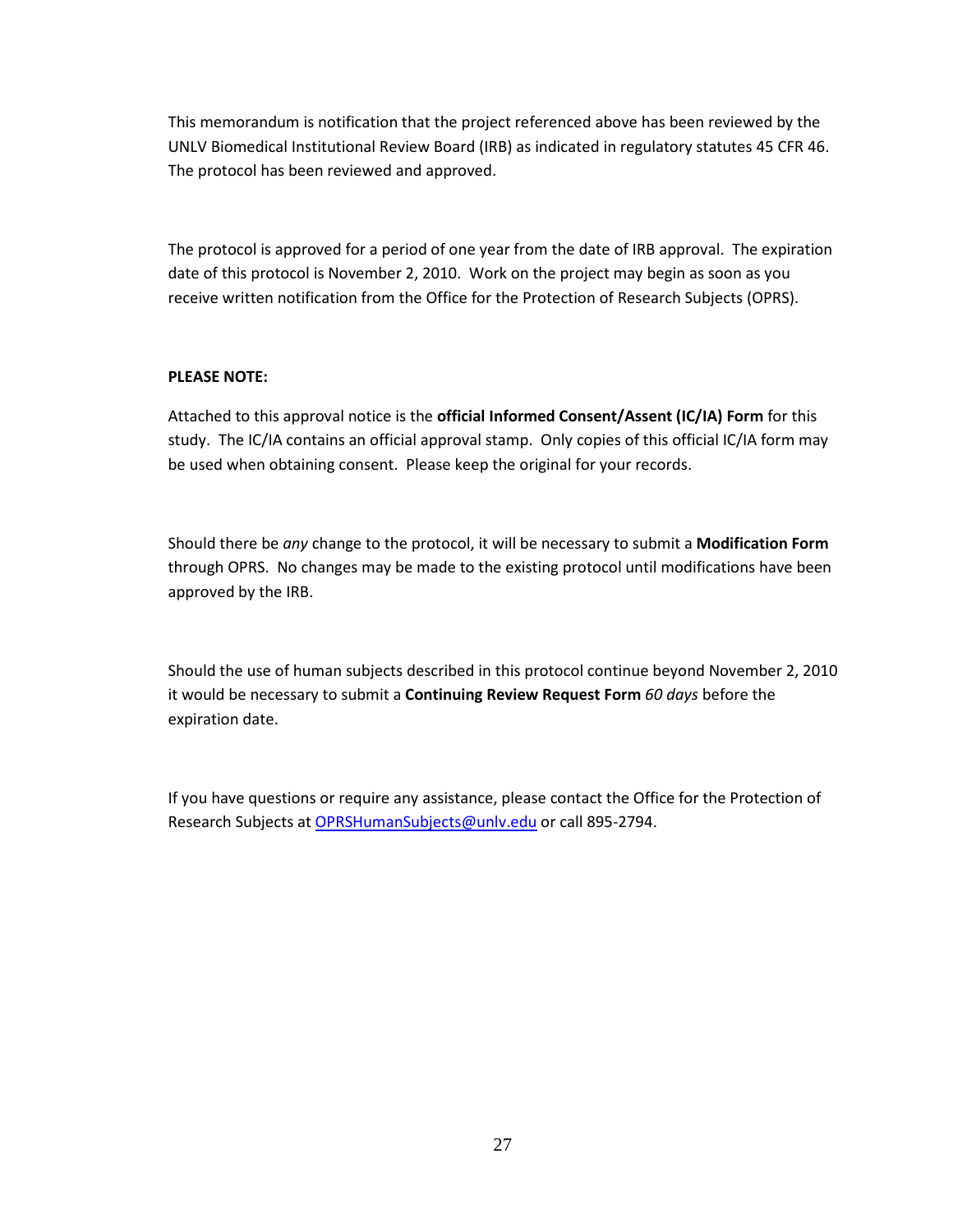



#### INFORMED CONSENT

#### Department of Nursing

 $\mathcal{L}_\mathcal{L} = \mathcal{L}_\mathcal{L} = \mathcal{L}_\mathcal{L} = \mathcal{L}_\mathcal{L} = \mathcal{L}_\mathcal{L} = \mathcal{L}_\mathcal{L} = \mathcal{L}_\mathcal{L} = \mathcal{L}_\mathcal{L} = \mathcal{L}_\mathcal{L} = \mathcal{L}_\mathcal{L} = \mathcal{L}_\mathcal{L} = \mathcal{L}_\mathcal{L} = \mathcal{L}_\mathcal{L} = \mathcal{L}_\mathcal{L} = \mathcal{L}_\mathcal{L} = \mathcal{L}_\mathcal{L} = \mathcal{L}_\mathcal{L}$ 

TITLE OF STUDY: Nursing compliance with Fall Prevention Protocol INVESTIGATOR(S): PI: Dr. Nancy Menzel, SI: Ms. Anuradha Thirumalai CONTACT PHONE NUMBER: 702-895-5970

#### **Purpose of the Study**

You are invited to participate in a research study. The purpose of the study is to determine the level of nursing compliance in implementing Fall Prevention Protocol (FPP) in an acute care hospital setting in an identified high fall risk inpatient population and to identify barriers that exist in nursing compliance with relation to FPPs.

**\_\_\_\_\_\_\_\_\_\_\_\_\_\_\_\_\_\_\_\_\_\_\_\_\_\_\_\_\_\_\_\_\_\_\_\_\_\_\_\_\_\_\_\_\_\_\_\_\_\_\_\_\_\_\_\_\_\_\_\_\_\_\_\_\_\_\_\_\_\_\_**

#### **Participants**

You are being asked to participate in the study because your participation would help determine the compliance level and barriers affecting compliance could be identified which in turn would help us determine actions required to remove the barriers in the future. As a member of the nursing community, you have the highest responsibility for patient safety. When a fall has to be prevented it is usually considered the responsibility of all the staff in the unit but when a real fall occurs it is the nurse who is at the center of investigation. Liability issues easily stem from patient injury caused by falls.

The targeted population is a group of nurses working in the medical-surgical unit of Hospital A. Nurses of all age group would be included in the study. All RNs and LPNs working in the unit will be given an opportunity to participate in the survey. Staff members excluded from the study is charge nurses, nurse aides, and nurse manager. There are no enrollment restrictions based on gender, race, pregnancy or ethnic origins.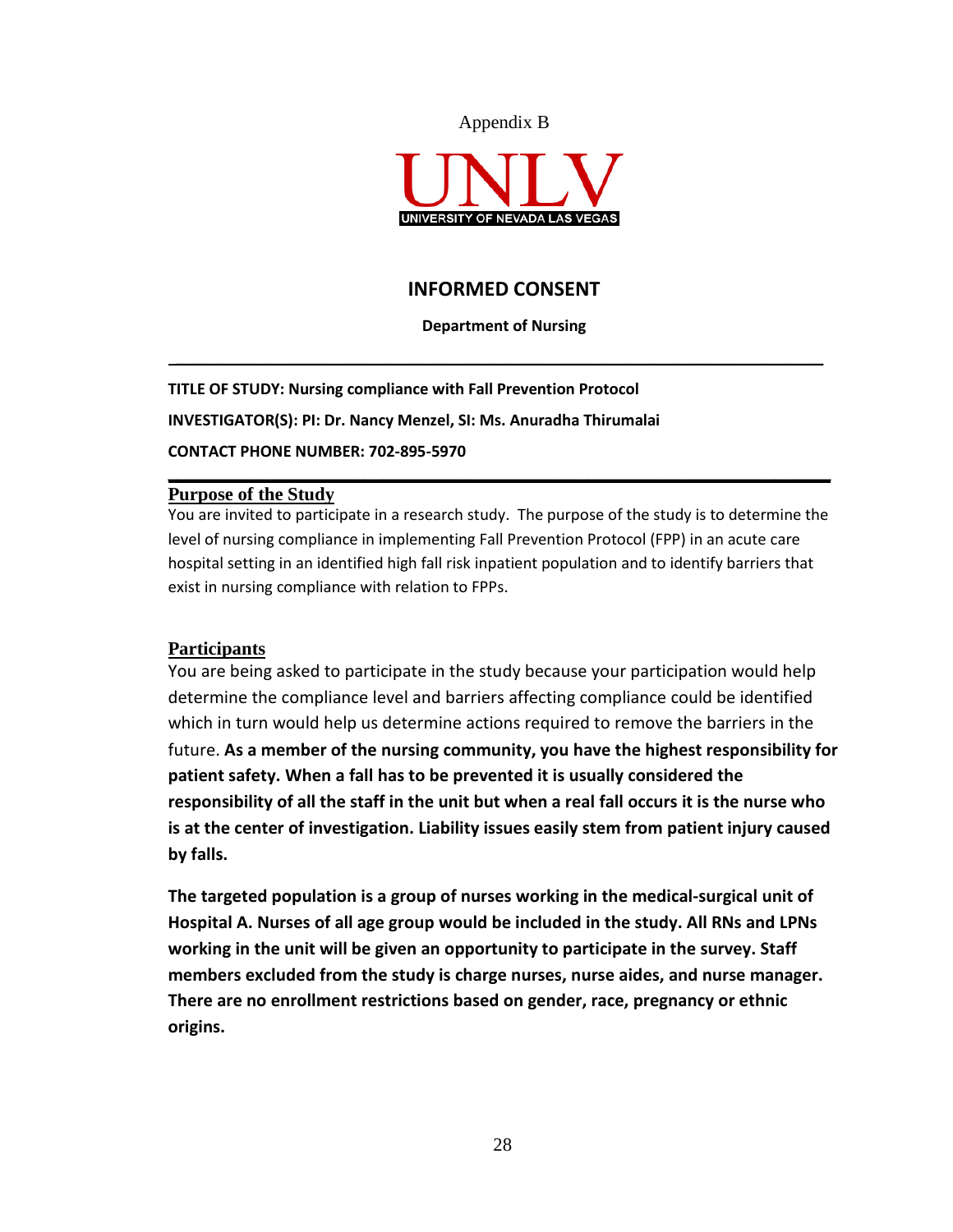#### **Procedures**

If you volunteer to participate in this study, you will be asked to do the following: Fill out a questionnaire. The questionnaire has questions about the barriers that you face in implementing FPP, about specific interventions unique to you that you implement in your patients that have been successful in preventing falls, and also a checklist of measures that you find most useful in preventing falls.

#### **Benefits of Participation**

There may not be direct benefits to you as a participant in this study. However, we hope that the study might increase awareness of falls and the importance of prevention. Also, identifying the barriers to using the FPP might help us take action to remove those barriers in the future.

#### **Risks of Participation**

There are risks involved in all research studies. This study may include only minimal risks. Job performance level might be revealed by the study.

#### **Cost /Compensation**

There will not be financial cost to you to participate in this study. The study will take 10 minutes of your time. You will not be compensated for your time.

#### **Contact Information**

If you have any questions or concerns about the study, you may contact Dr. Nancy Menzel at 702-895-5970 or Ms. Anuradha Thirumalai at 702-671-4103. For questions regarding the rights of research subjects, any complaints or comments regarding the manner in which the study is being conducted you may contact the UNLV Office for the Protection of Research Subjects at 702-895-2794.

#### **Voluntary Participation**

Your participation in this study is voluntary. You may refuse to participate in this study or in any part of this study. You may withdraw at any time without prejudice to your relations with the university. You are encouraged to ask questions about this study at the beginning or any time during the research study.

#### **Confidentiality**

All information gathered in this study will be kept completely confidential. No reference will be made in written or oral materials that could link you to this study. All records will be stored in a locked facility at UNLV for three years after completion of the study. After the storage time the information gathered will be shredded.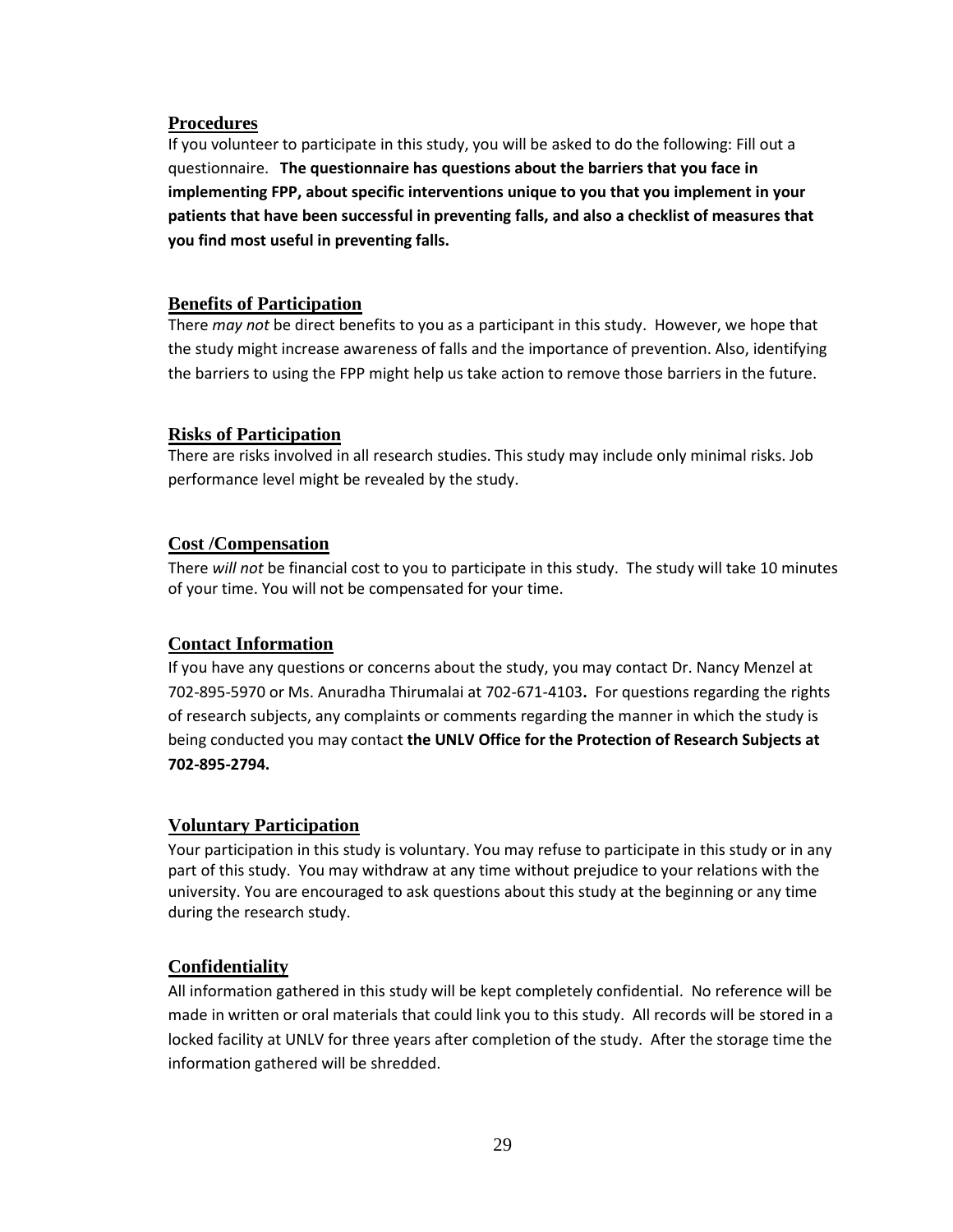#### **Participant Consent:**

\_\_\_\_\_\_\_\_\_\_\_\_\_\_\_\_\_\_\_\_\_\_\_\_\_\_\_\_\_

I have read the above information and agree to participate in this study. I am at least 18 years of age. A copy of this form has been given to me.

Signature

[PARTICIPANT NOTE: THE PRINCIPAL RISK IN THIS RESEARCH WOULD BE POTENTIAL HARM RESULTING FROM A BREACH OF CONFIDENTIALITY. FOR THIS REASON, YOU DO NOT HAVE TO SIGN THE INFORMED CONSENT. IF YOU WISH TO BE IDENTIFIED WITH THIS RESEARCH STUDY, YOU MAY SIGN.]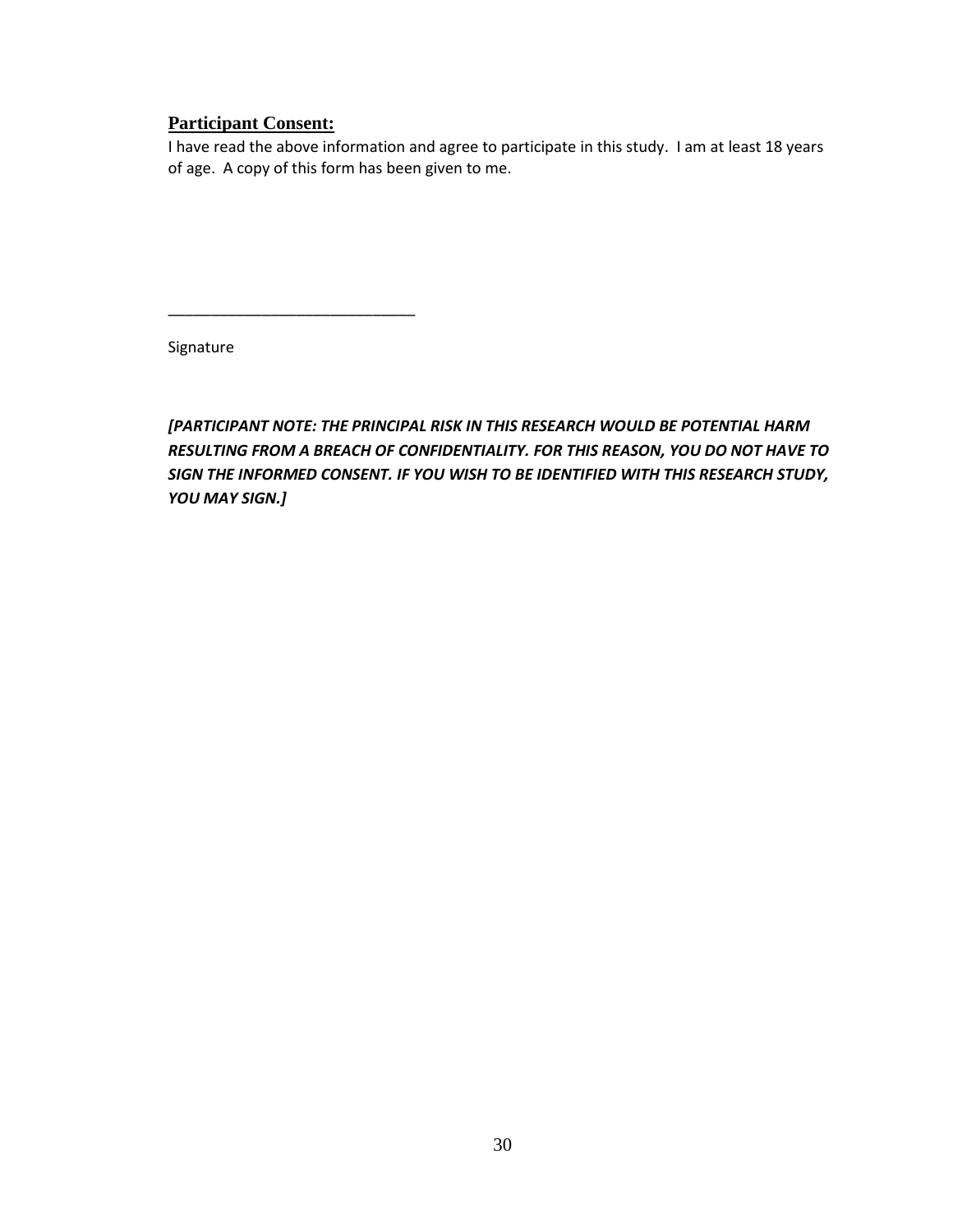# Appendix C

# Rounding tool for patients identified at high-risk for falls.

Instruction: Complete one form on each high-risk patient in the department on the day of audit.

| Sign on<br>door/Kilroy<br>sign<br>$1 = Yes$<br>$2=N0$                 | Sign in<br>room/call do not<br>fall<br>$1 = Yes$<br>$2=N0$                                        | Armband on<br>$1 = Yes$<br>$2=N0$                                                         | Toileting schedule<br>posted if<br>applicable<br>$1 = Yes$<br>$2=N0$<br>$3=N/A$        |
|-----------------------------------------------------------------------|---------------------------------------------------------------------------------------------------|-------------------------------------------------------------------------------------------|----------------------------------------------------------------------------------------|
|                                                                       |                                                                                                   |                                                                                           |                                                                                        |
| Call light,<br>urinal, bedpan<br>within reach.<br>$1 = Yes$<br>$2=N0$ | Patient unable to<br>communicate<br>(confused or<br>medication<br>induced)<br>$1 = Yes$<br>$2=N0$ | Patient<br>demented or<br>confused<br>Unable to<br>comply.<br>$1 = Yes$<br>$2=N0$         | Was patient and<br>or family<br>educated? Look<br>for charting.<br>$1 = Yes$<br>$2=N0$ |
|                                                                       |                                                                                                   |                                                                                           |                                                                                        |
| Fall on this<br>admission.<br>$1 = Yes$<br>$2=N0$                     | Charted<br>appropriate risk<br>level.<br>$1 = Yes$<br>$2=N0$                                      | Low bed/bed<br>alarm for<br>impulsive<br>and forgetful<br>patient.<br>$1 = Yes$<br>$2=N0$ | Envir-onment free<br>from clutter.<br>$1 = Yes$<br>$2=N0$                              |
|                                                                       |                                                                                                   |                                                                                           |                                                                                        |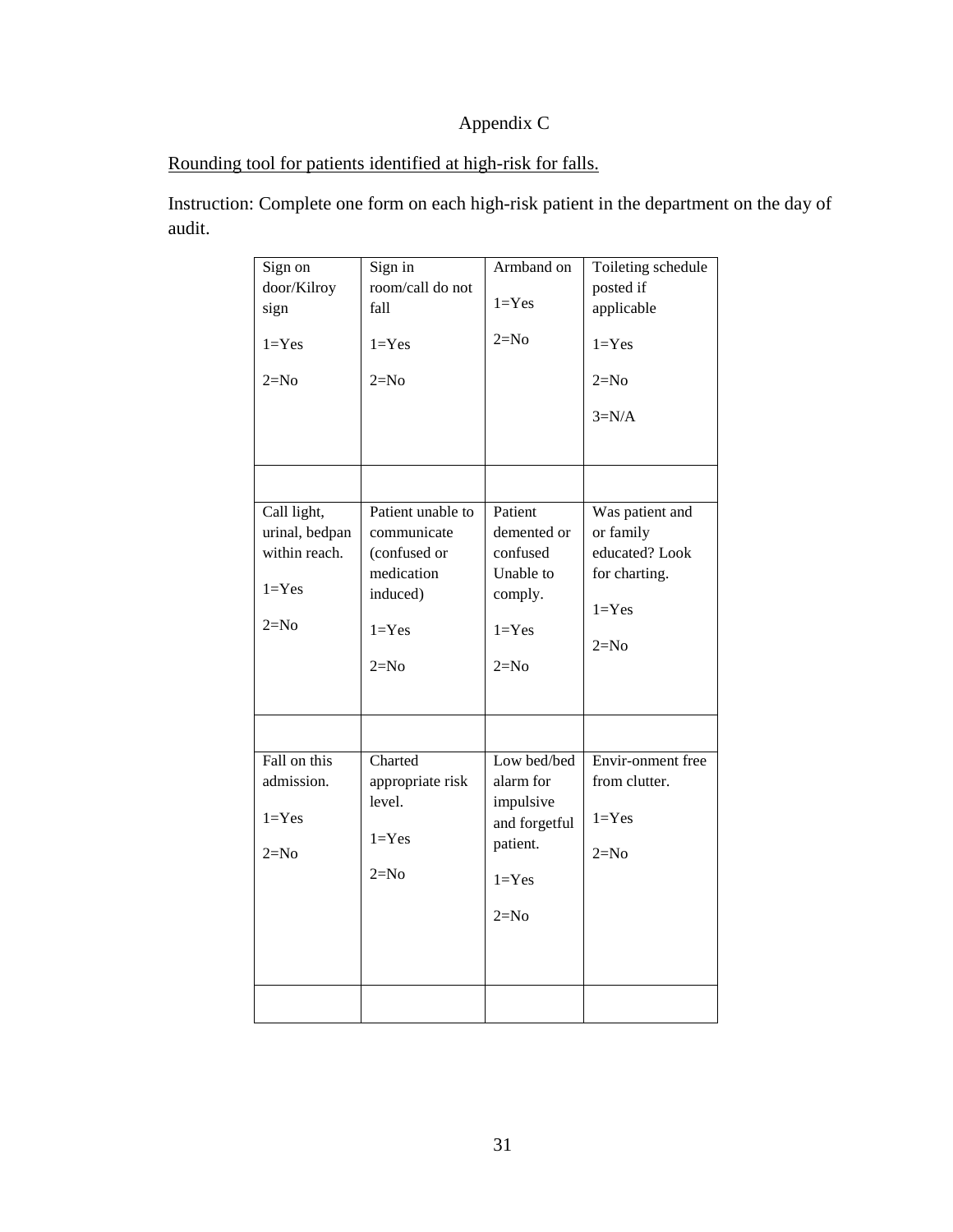| PT/OT order.  | PT/OT           | Fall risk and      | Kilroy       |
|---------------|-----------------|--------------------|--------------|
|               |                 | patient specific   | sticker on   |
| $1 = Yes$     | Gait assessment | interven-tions     | chart        |
| documented if |                 | identified on care | indicat-ing  |
| $2=N0$        | applicable.     | plan.              | fall risk to |
| $1 = Yes$     |                 | trans-port         |              |
|               |                 | $1 = Yes$          | person-nel   |
|               | $2=N0$          | $2=N0$             | $1 = Yes$    |
|               | $3=N/A$         |                    | $2=N0$       |
|               |                 |                    | $3=N/A$      |
|               |                 |                    |              |

Additional questions /comments from surveyor: \_\_\_\_\_\_\_\_\_\_\_\_\_\_\_\_\_\_\_\_\_\_\_\_\_\_\_\_\_\_\_\_\_\_\_\_\_\_\_

Barrier Tool: RN survey. Fall Intervention Prevention Questionnaire.

By completing this survey you are giving consent to participate in this research project related to fall prevention at the bedside. Individual answers will be kept confidential; only group results will be reported.

1. What are the barriers that you have experienced while implementing the fall prevention protocol? Choose one or more from the following options.

- a. Rate of patient turnover.
- b. Emergency events like codes.
- c. Proximity of assigned patients.
- d. Consider fall prevention a lower priority than other responsibilities.
- e. Others.
- f. No barriers.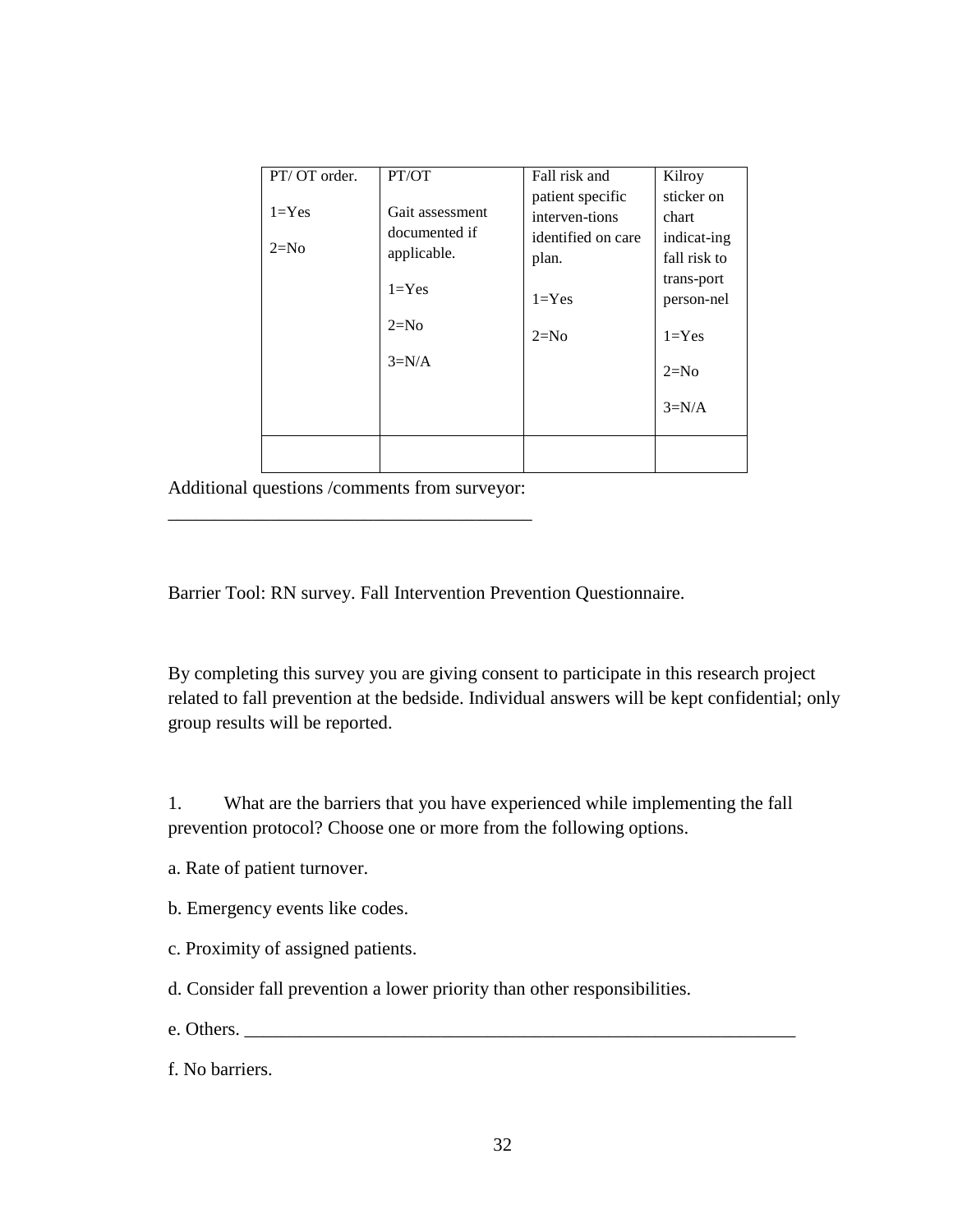2. From the checklist below, check the top 5 interventions that you find effective for preventing a fall.

| Engage/Educate family members                  | Order PT or OT                                |
|------------------------------------------------|-----------------------------------------------|
| Engage/Educate patient in plan                 | Use fall signage available.                   |
| Orient patient to environment                  | Ensure call light within reach                |
| Apply nonskid slippers/shoes                   | Ensure urinal/bedpan/commode<br>within reach  |
| Ensure room free of clutter                    | Place bed for patient to exit strong<br>side. |
| Use bed alarm                                  | Use fall prevention band                      |
| Use low bed                                    | Notify pharmacist of high risk<br>medicines.  |
| Engage patient in diversion activities<br>(TV) | Communicate with care team                    |
| Implement toilet program                       | Write and review fall care plan               |
| Relocate patient near nurse's station          | Conduct frequent hourly rounding              |
|                                                |                                               |

3. What specific interventions, in addition to those above, have you used and found effective in preventing patients from falling?

\_\_\_\_\_\_\_\_\_\_\_\_\_\_\_\_\_\_\_\_\_\_\_\_\_\_\_\_\_\_\_\_\_\_\_\_\_\_\_\_\_\_\_\_\_\_\_\_\_\_\_\_\_\_\_\_\_\_\_\_\_\_\_\_\_\_\_

Thank you for your participation. Please return the survey to the researcher today.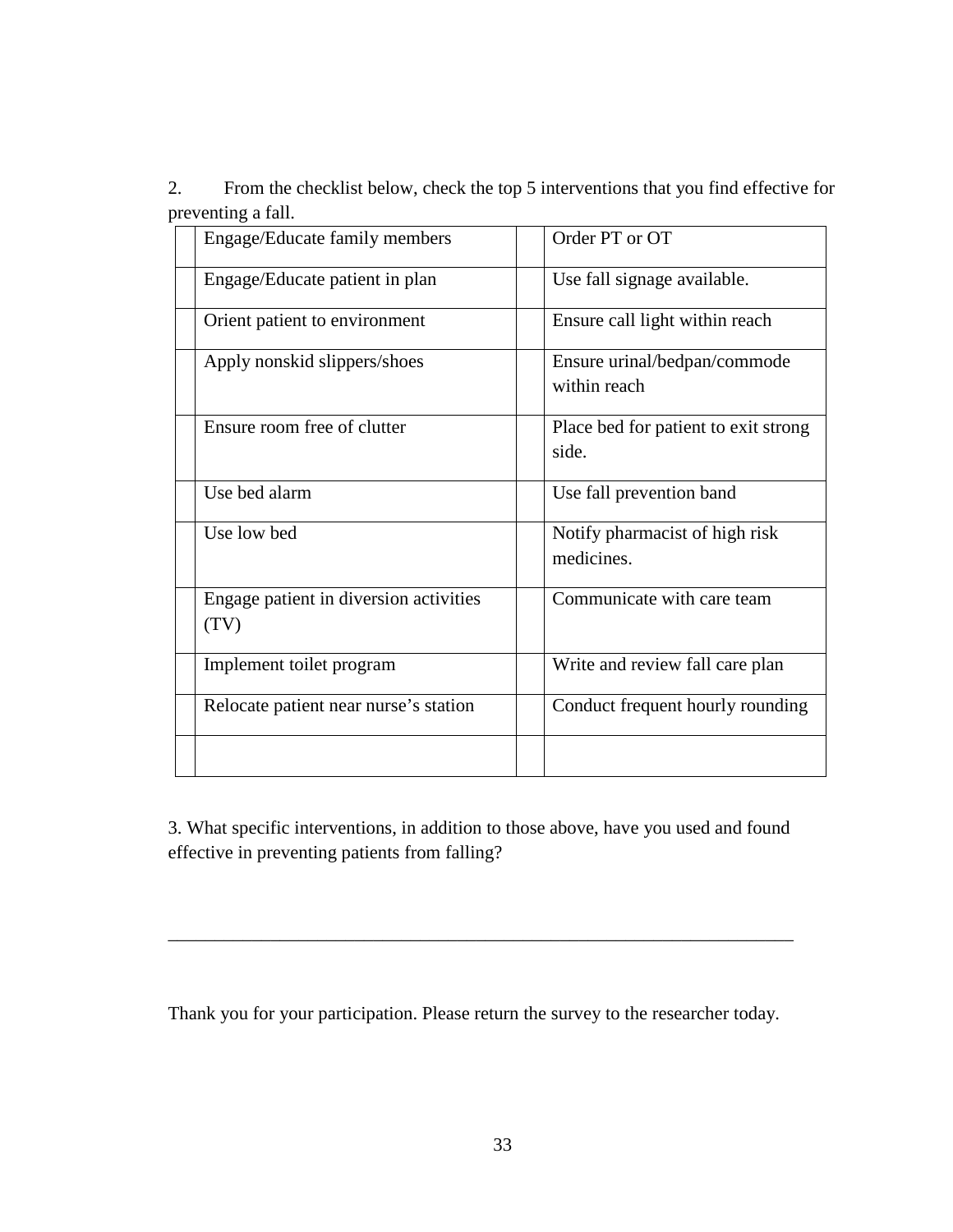Appendix D



*Figure 1.* AACN *Synergy Model for Patient Care Practice*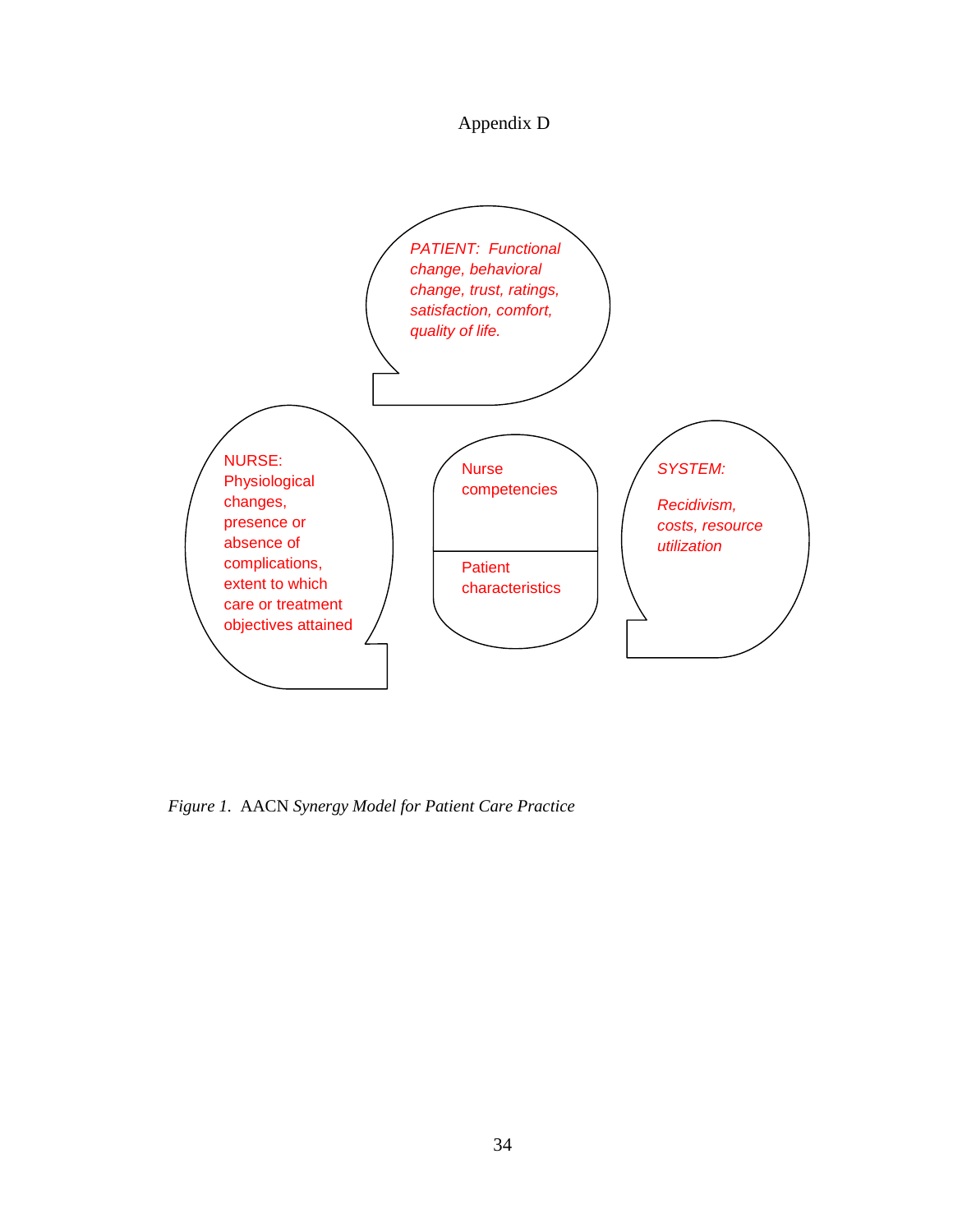

*Figure 2. Modified AACN Synergy Model for Fall Prevention Study*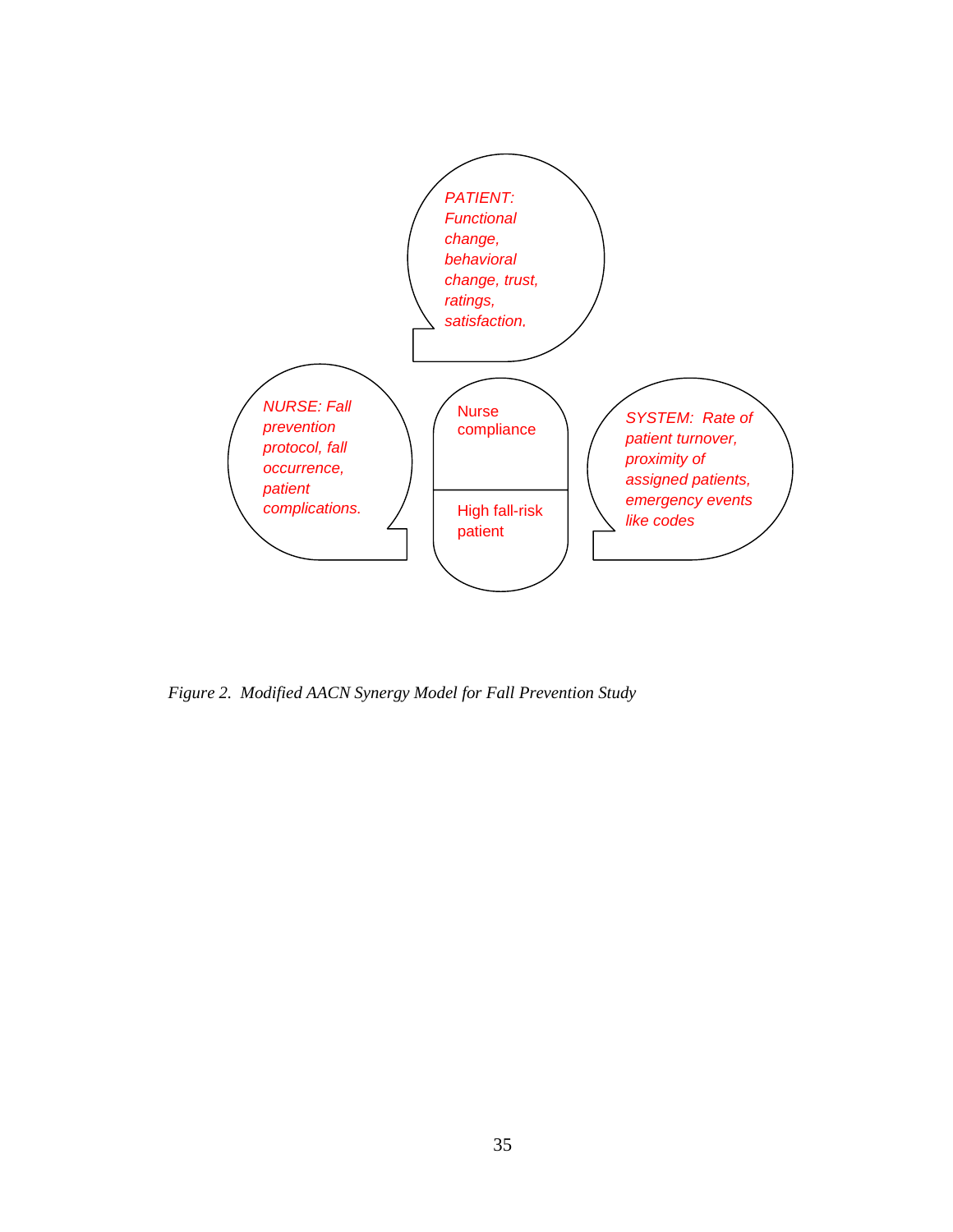#### REFERENCES

- American Nurses Association (2009). Nursing-sensitive indicators. Retrieved from http://www.nursingworld.org/MainMenuCategories/ThePracticeofProfessionalNu rsing/PatientSafetyQuality/Research-Measurement/The-National-Database/Nursing-Sensitive-Indicators\_1.aspx
- Dunton, N., Gajewski, B., Taunton, R. L., & Moore, J. (2004). Nurse staffing and patient falls on acute care hospital units. *Nursing Outlook, 52*(1), 53-59. doi:DOI: 10.1016/j.outlook.2003.11.006
- Dykes, P. C., Carroll, D. L., Hurley, A. C., Benoit, A., & Middleton, B. (2009). Why do patients in acute care hospitals fall? Can falls be prevented?[article]. *Journal of Nursing Administration, 39*(6), 299-304. doi:10.1097/NNA.0b013e3181a7788a
- Gutierrez, F., & Smith, K. (2008). Reducing falls in a definitive observation unit. *Critical Care Nursing Quarterly, 31*(2), 127-139. Retrieved from SCOPUS database.
- Hendriks, M. R. C., Bleijlevens, M. H. C., van Haastregt, J. C. M., de Bruijn, F. H., Diederiks, J. P. M., Mulder, W. J., et al. (2008). A multidisciplinary fall prevention program for elderly persons: A feasibility study. *Geriatric Nursing, 29*(3), 186-196. doi:DOI: 10.1016/j.gerinurse.2007.10.019
- Huey-Ming Tzeng, & Chang-Yi Yin. (2008). Nurses' solutions to prevent inpatient falls in hospital patient rooms. *Nursing Economics, 26*(3), 179-187. Retrieved from SCOPUS database.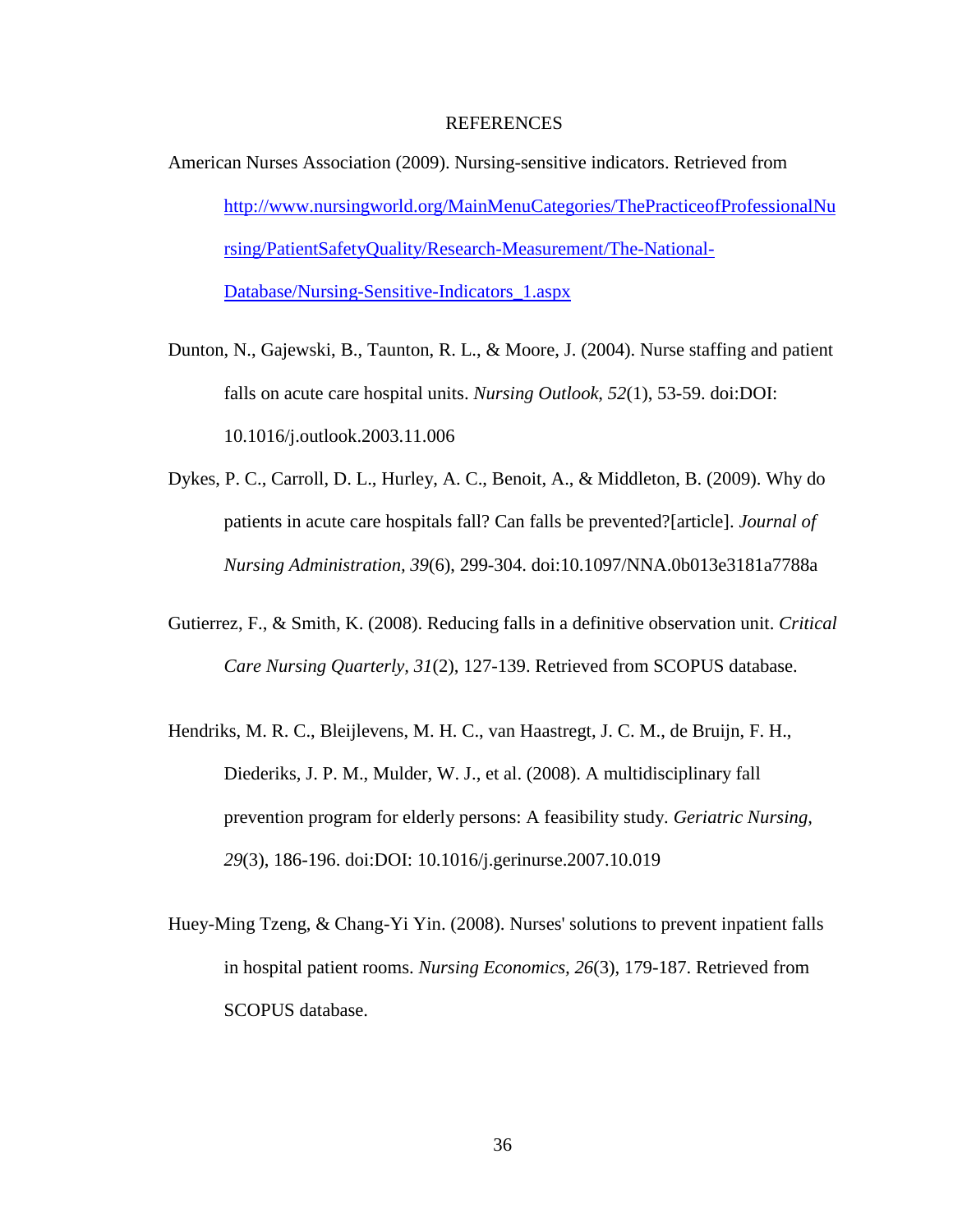- Kaplow, R. (2003). AACN synergy model for patient care: A framework to optimize outcomes. *Critical Care Nurse, 23*, 27-30. Retrieved from SCOPUS database.
- McEven, M., & Wills, E.M. (2007). *Theoretical basis for nursing* (2<sup>nd</sup> ed.) Philadelphia: Lippincott Williams & Wilkins.
- Meade, C. M., Bursell, A. L., & Ketelsen, L. (2006). Effects of nursing rounds: On patients' call light use, satisfaction, and safety. *American Journal of Nursing, 106*(9), 58-70. Retrieved from SCOPUS database.
- Morse, J. M., Black, C., Oberle, K., & Donahue, P. (1989). A prospective study to identify the fall-prone patient. *Social Science & Medicine, 28*(1), 81-86. doi:DOI: 10.1016/0277-9536(89)90309-2
- Morse, J.M., (1993). Nursing Research on patient falls in health care institutions. *Annual Review of Nursing Research* 11, 299-316.
- Morse, J.M., (2009). *Preventing patient falls: Establishing a fall intervention program*   $(2<sup>nd</sup>$  ed.). New York: Springer Publishing
- Murphy, T. H., Labonte, P. B. C., Klock, M., & Houser, L. (2008). Falls prevention for elders in acute care: An evidence-based nursing practice initiative. *Critical Care Nursing Quarterly, 31*(1), 33-39. doi:10.1097/01.CNQ.0000306394.79282.95
- Polit, D.F., & Beck, C.T., 2004. *Nursing research: Principles and methods* (7<sup>th</sup> ed.) Philadephia, PA: Lippincott Williams & Wilkins.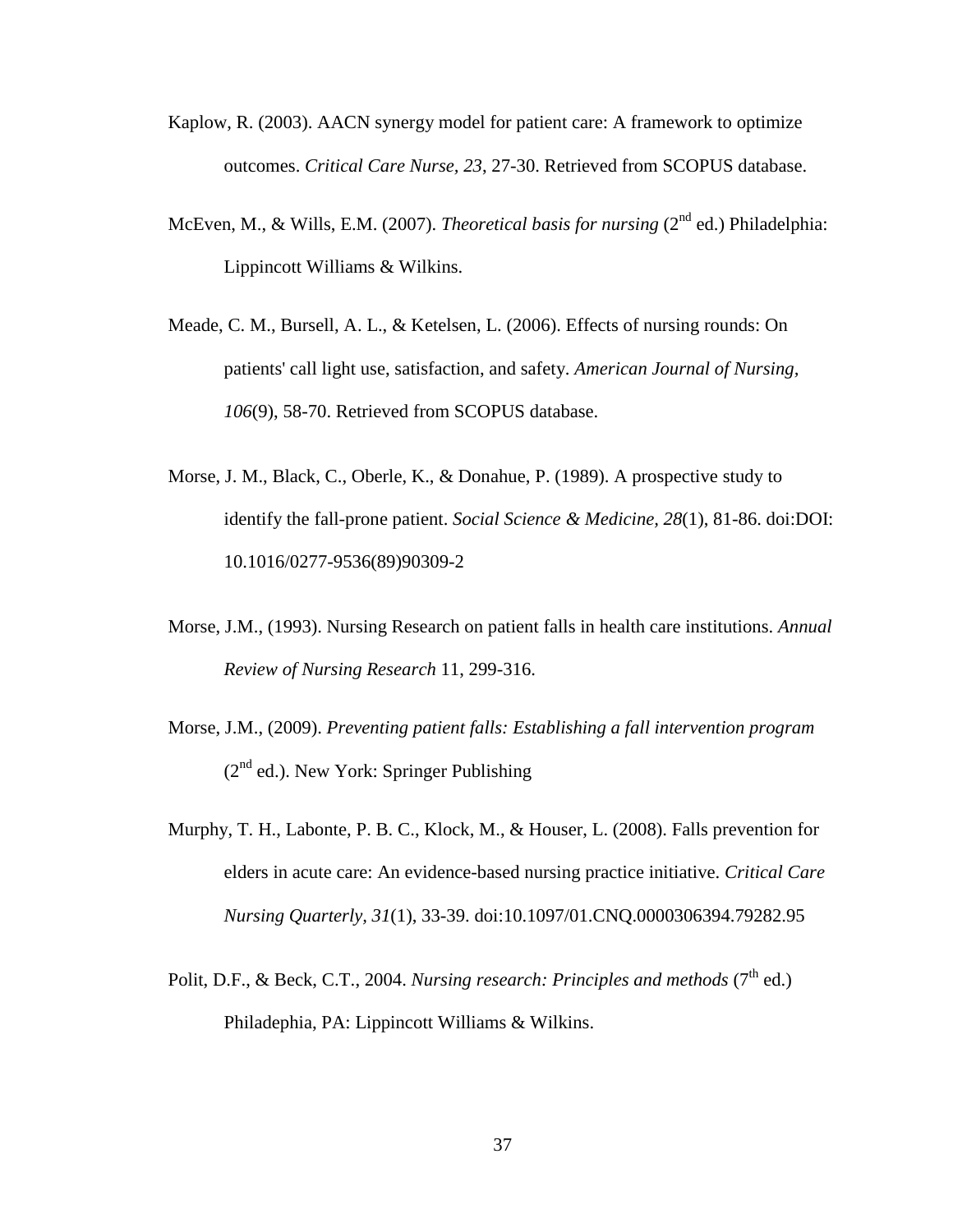- Rush, K. L., Robey-Williams, C., Patton, L. M., Chamberlain, D., Bendyk, H., & Sparks, T. (2009). Patient falls: Acute care nurses' experiences. *Journal of Clinical Nursing, 18*(3), 357-365. Retrieved from CINAHL database.
- Scott, V., Votova, K., Scanlan, A., & Close, J. (2007). Multifactorial and functional mobility assessment tools for fall risk among older adults in community, homesupport, long-term and acute care settings. *Age & Ageing, 36*(2), 130-139. Retrieved from CINAHL database.
- The American heritage dictionary of the English language,  $(4<sup>th</sup>$  ed.). (2003). Houghton Miflin Company. Retrieved from http://www.thefreedictionary.com/compliance
- The Joint Commission for Accreditation of Health Care Organizations (2009a). National patient safety goals. Retrieved from

http://www.jointcommission.org/PatientSafety/NationalPatientSafetyGoals

The Joint Commission for Accreditation of Health Care Organizations (2009b). Performance measurement initiatives. Retrieved from http://www.jointcommission.org/PerformanceMeasurement/PerformanceMeasure ment/NQF+Endorsed+Nursing+Sensitive+Care+Measures.htm

Woodward, J. L. (2009). Effects of rounding on patient satisfaction and patient safety on a medical-surgical unit. *Clinical Nurse Specialist: The Journal for Advanced Nursing Practice, 23*(4), 200-206. Retrieved from CINAHL database